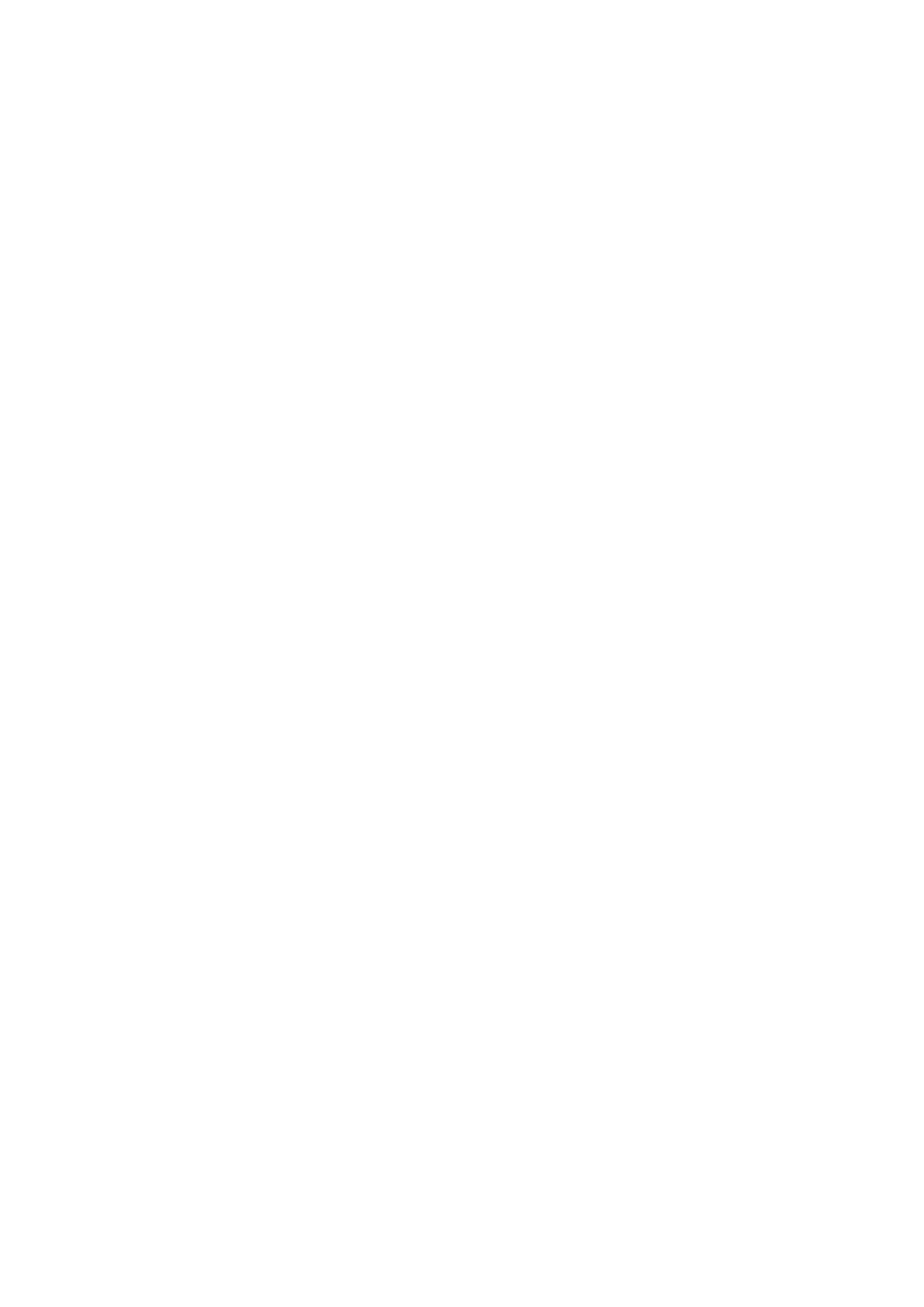#### Contents

| $\mathbf{1}$            | <b>Introduction</b><br>1.1<br>1.2<br>1.3                                                                                                                                           | $\overline{\mathbf{3}}$<br>3<br>$\overline{3}$<br>5 |
|-------------------------|------------------------------------------------------------------------------------------------------------------------------------------------------------------------------------|-----------------------------------------------------|
| $\mathbf{2}$            | <b>Install</b><br>2.1<br>2.2<br>2.3<br>2.4                                                                                                                                         | 7<br>$\tau$<br>8<br>8<br>8                          |
| 3 <sup>1</sup>          | <b>Usage</b><br>3.1<br>3.2<br>3.3<br>3.4<br>3.5<br>IPython notebook usage $\dots \dots \dots \dots \dots \dots \dots \dots \dots \dots \dots \dots \dots \dots \dots \dots$<br>3.6 | $\boldsymbol{9}$<br>9<br>9<br>9<br>11<br>13<br>13   |
| $\overline{\mathbf{4}}$ | <b>Getting Involved</b><br>4.1<br>4.2<br>4.3<br>4.4<br>4.5                                                                                                                         | 15<br>15<br>16<br>17<br>18<br>18                    |
| 5                       | <b>Tests, Metrics &amp; Reports</b><br>5.1<br>5.2                                                                                                                                  | 19<br>19<br>19                                      |
| 6                       | <b>FAQ</b><br>6.1<br>6.2<br>6.3                                                                                                                                                    | 21<br>21<br>21<br>22                                |
| $\overline{7}$<br>8     | <b>API</b> reference<br>7.1<br>7.2<br>7.3<br>7.4<br>Module: wltp.test.samples_db_tests<br>7.5<br><b>Changes</b>                                                                    | 23<br>23<br>23<br>23<br>23<br>23<br>25              |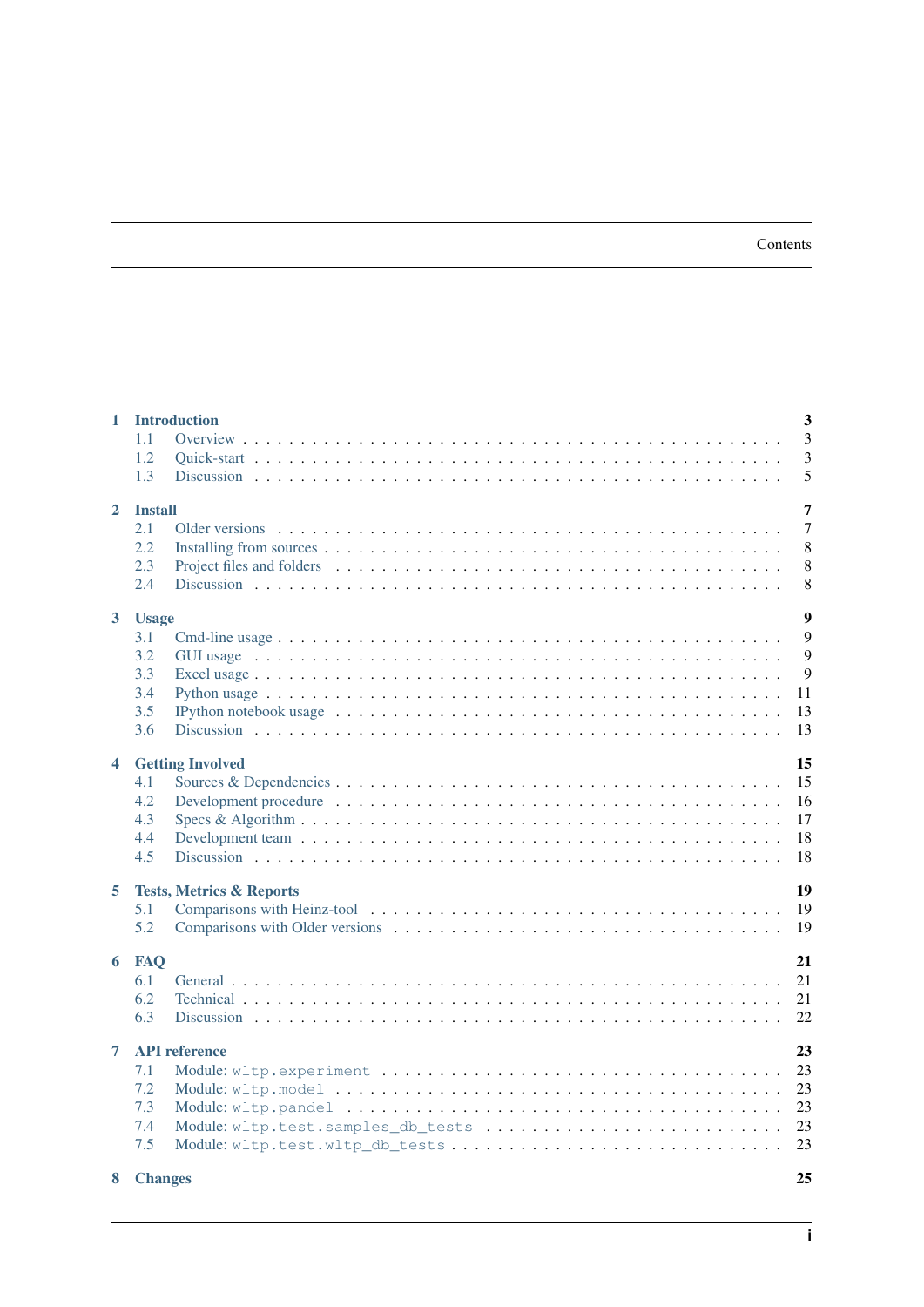| 10 Glossary |  |
|-------------|--|
| 9 Indices   |  |
|             |  |
|             |  |
|             |  |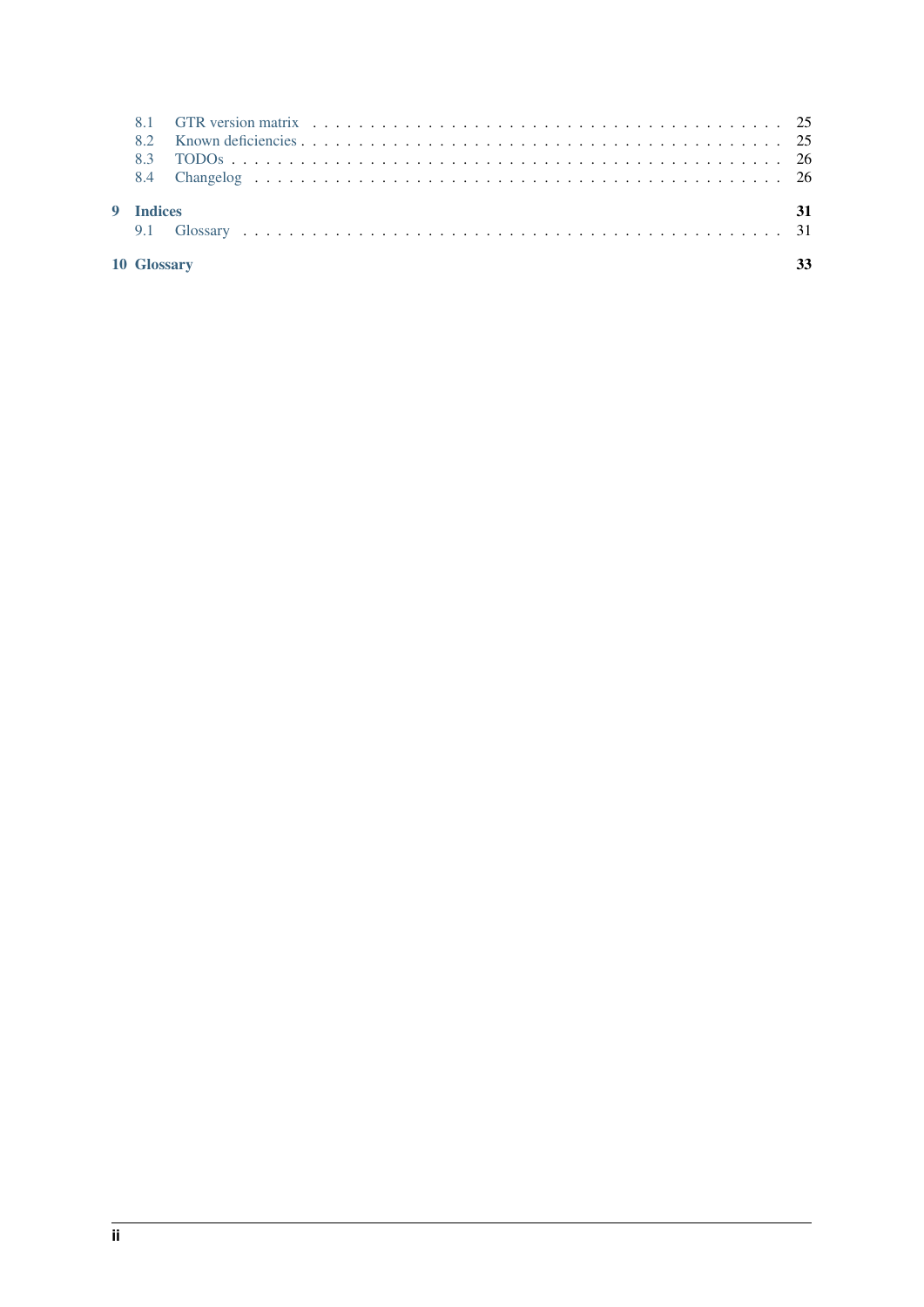Release 0.0.9-alpha.4

Documentation <https://wltp.readthedocs.org/>

Source <https://github.com/ankostis/wltp>

PyPI repo <https://pypi.python.org/pypi/wltp>

Keywords UNECE, automotive, car, cars, driving, engine, fuel-consumption, gears, gearshifs, rpm, simulation, simulator, standard, vehicle, vehicles, wltc

Copyright 2013-2014 European Commission [\(JRC-IET\)](http://iet.jrc.ec.europa.eu/)

License [EUPL 1.1+](https://joinup.ec.europa.eu/software/page/eupl)

The *wltp* is a python package that calculates the *gear-shifts* of Light-duty vehicles running the *[WLTP](#page-34-2)* drivingcycles, according to *[UNECE](#page-34-3)*'s GTR (Global Technical Regulation) draft.



Figure 1: Figure 1: *WLTP cycle for class-3b Vehicles*

Attention: This *wltp* python project is still in *alpha* stage. Its results are not considered "correct", and no experimental procedures should rely currently on them.

Some of the known deficiencies are described in these places:

- In the *[Changes](#page-28-0)*.
- Presented in the diagrams of the *[Tests, Metrics & Reports](#page-22-0)* section.
- Imprinted in the wltp\_db\_tests test-case (automatically comparared with a pre-determined set of vehicles from Heinz-db on each build) Currently, mean rpm differ from Heinz-db < 0.5% and gears diff < 5% for a 1800-step class-3 cycle.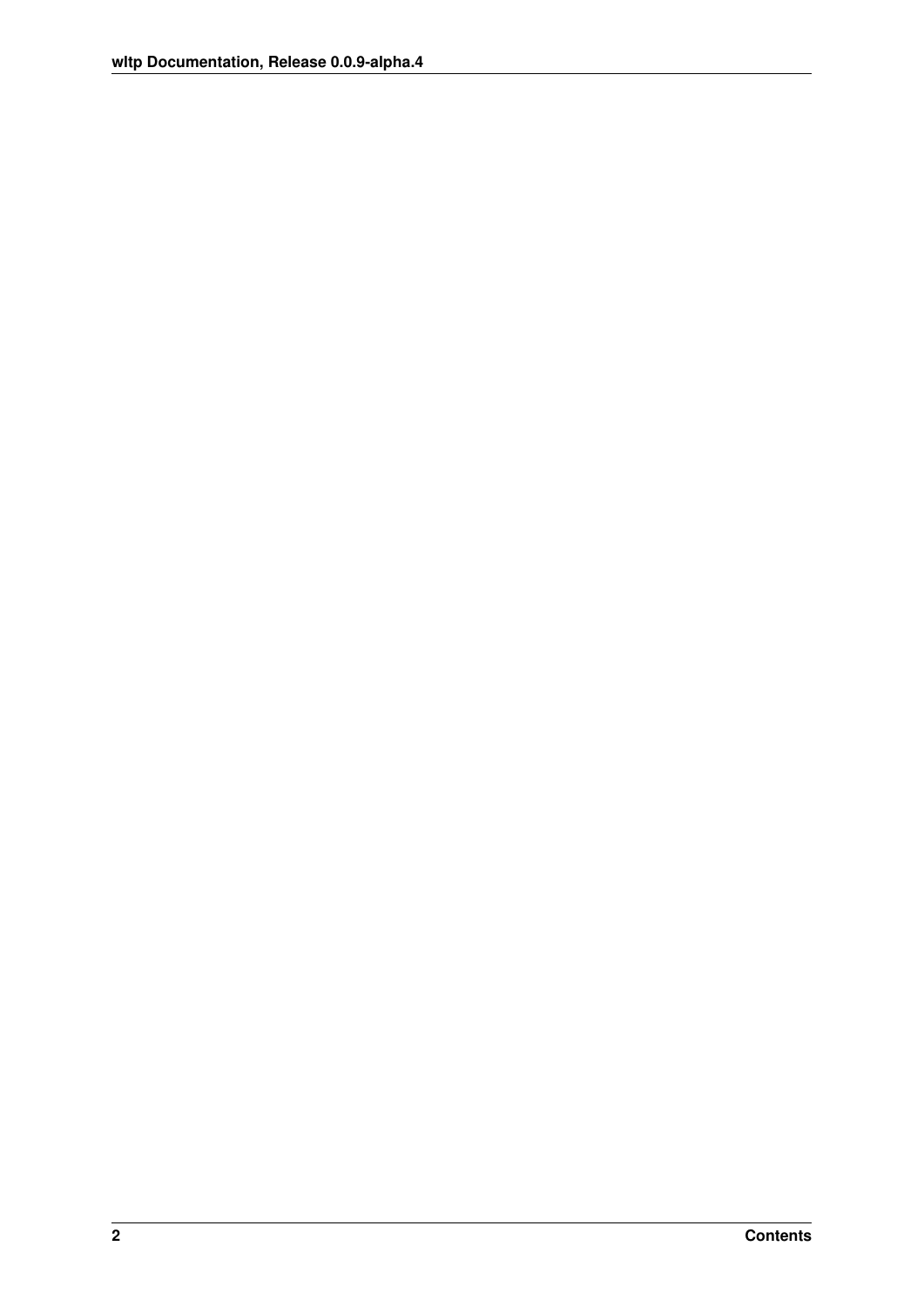### **Introduction**

### <span id="page-6-3"></span><span id="page-6-1"></span><span id="page-6-0"></span>**1.1 Overview**

The calculator accepts as input the vehicle's technical data, along with parameters for modifying the execution of the *[WLTC](#page-34-4)* cycle, and it then spits-out the gear-shifts of the vehicle, the attained speed-profile, and any warnings. It does not calculate any  $CO<sub>2</sub>$  emissions.

An "execution" or a "run" of an experiment is depicted in the following diagram:



The *Input & Output Data* are instances of *pandas-model*, trees of strings and numbers, assembled with:

- sequences,
- dictionaries,
- [pandas.DataFrame](http://pandas.pydata.org/pandas-docs/dev/generated/pandas.DataFrame.html#pandas.DataFrame),
- [pandas.Series](http://pandas.pydata.org/pandas-docs/dev/generated/pandas.Series.html#pandas.Series), and
- URI-references to other model-trees.

## <span id="page-6-2"></span>**1.2 Quick-start**

On *Windows*/*OS X*, it is recommended to use one of the following "scientific" python-distributions, as they already include the native libraries and can install without administrative priviledges:

- [WinPython](http://winpython.github.io/) (*Windows* only),
- [Anaconda,](http://docs.continuum.io/anaconda/)
- [Canopy,](https://www.enthought.com/products/canopy/)

Assuming you have a working python-environment, open a *command-shell*, (in *Windows* use cmd.exe BUT ensure python.exe is in its PATH), you can try the following commands:

#### Install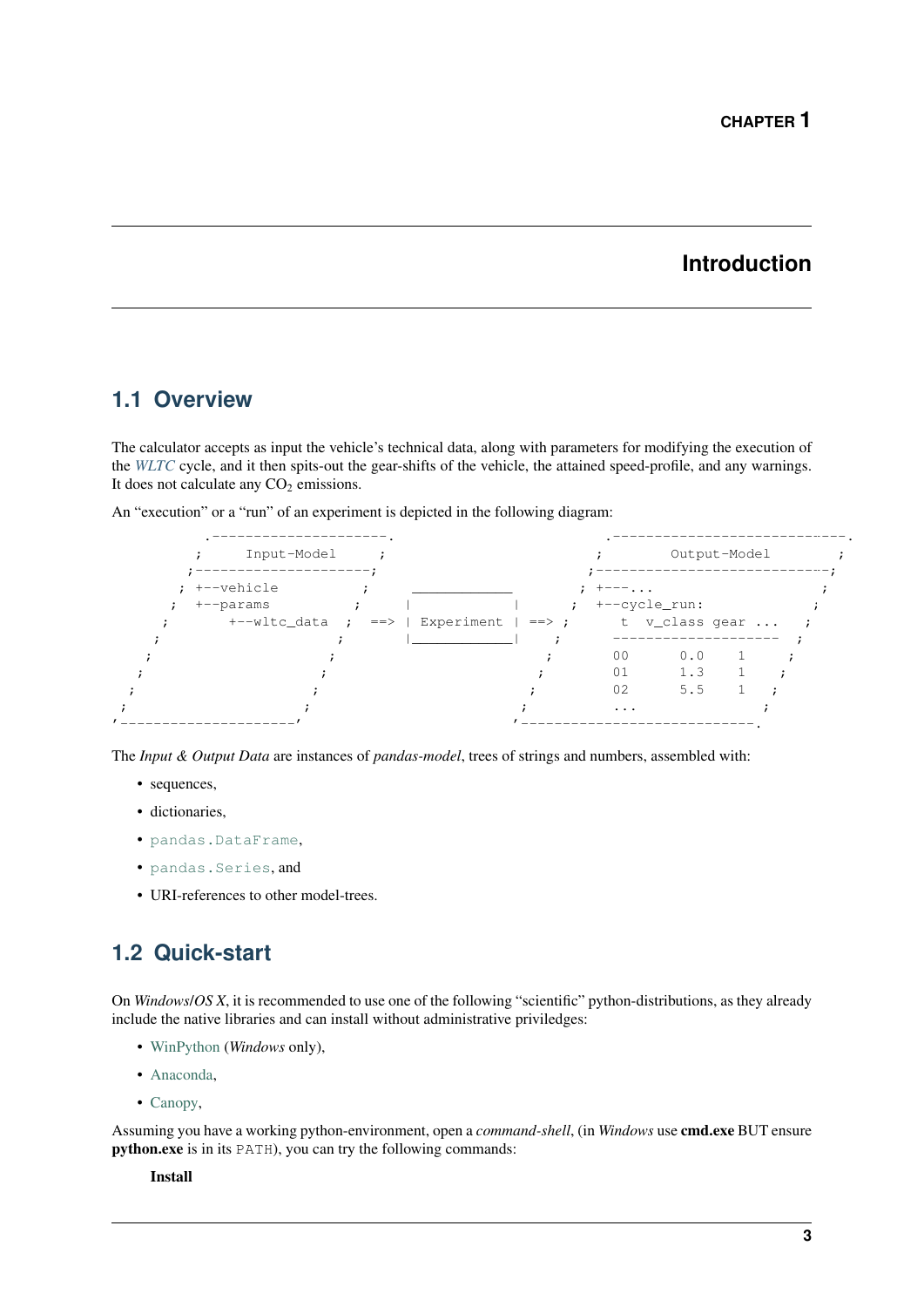```
$ pip install wltp # # Use '--pre' if version-string has a build-suf.
   $ wltp --winmenus ## Adds StartMenu-items, Windows only.
   See: Install
Cmd-line
   $ wltp --version
   0.0.9-alpha.4
   $ wltp --help
   ...
   See: Cmd-line usage
GUI
   $ wltp --gui' ## For exploring model, but not ready yet.
Excel
   $ wltp --excelrun ## Windows & OS X only
   See: Excel usage
Python-code
```

```
from wltp.experiment import Experiment
```

```
input_model = { ... } ## See also "Python Usage" for model contents.
exp = Experiment(input_model)
output_model = exp.run()
print('Results: \n%s' % output_model['cycle_run'])
```
See: *[Python usage](#page-14-0)*

Tip: The commands beginning with \$, above, imply a *Unix* like operating system with a *POSIX* shell (*Linux*, *OS X*). Although the commands are simple and easy to translate in its *Windows* counterparts, it would be worthwile to install [Cygwin](https://www.cygwin.com/) to get the same environment on *Windows*. If you choose to do that, include also the following packages in the *Cygwin*'s installation wizard:

```
* git, git-completion
* make, zip, unzip, bzip2
* openssh, curl, wget
```
But do not install/rely on cygwin's outdated python environment.

Tip: To install *python*, you can try the free (as in beer) distribution [Anaconda](http://docs.continuum.io/anaconda/pkg-docs.html) for *Windows* and *OS X*, or the totally free [WinPython](http://winpython.sourceforge.net/) distribution, but only for *Windows*:

- For *Anaconda* you may need to install project's dependencies manually (see setup.py) using **conda**.
- The most recent version of *WinPython* (python-3.4) although it has just [changed maintainer,](http://sourceforge.net/projects/stonebig.u/files/) it remains a higly active project, and it can even compile native libraries using an installations of *Visual Studio*, if available (required for instance when upgrading numpy/scipy, pandas or matplotlib with pip).

You must also Register your WinPython installation and add your installation into PATH (see *[FAQ](#page-24-0)*). To register it, go to *Start menu* → *All Programs* → *WinPython* → *WinPython ControlPanel*, and then *Options* → *Register Distribution* .

See *[Install](#page-10-0)* for more details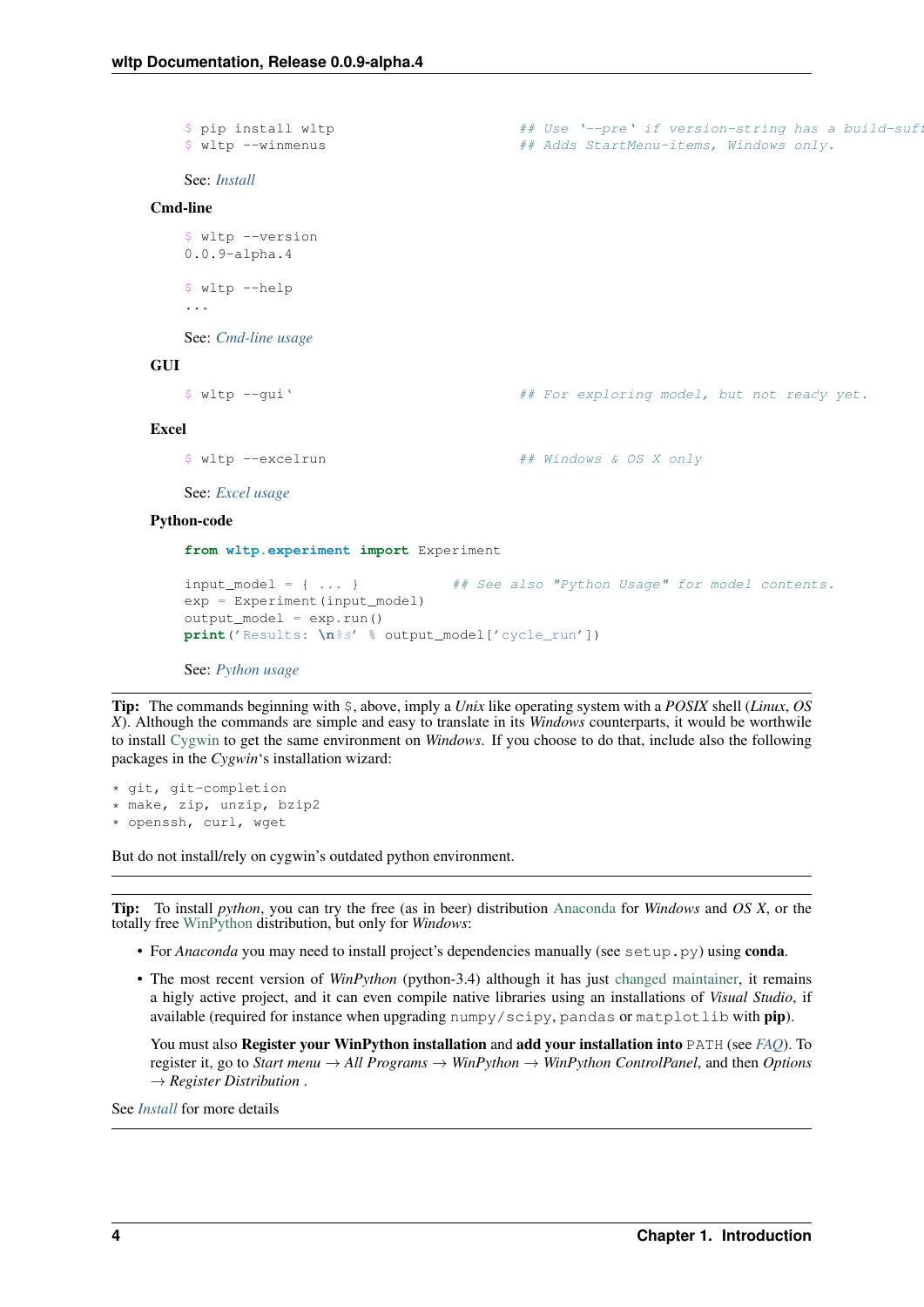## <span id="page-8-0"></span>**1.3 Discussion**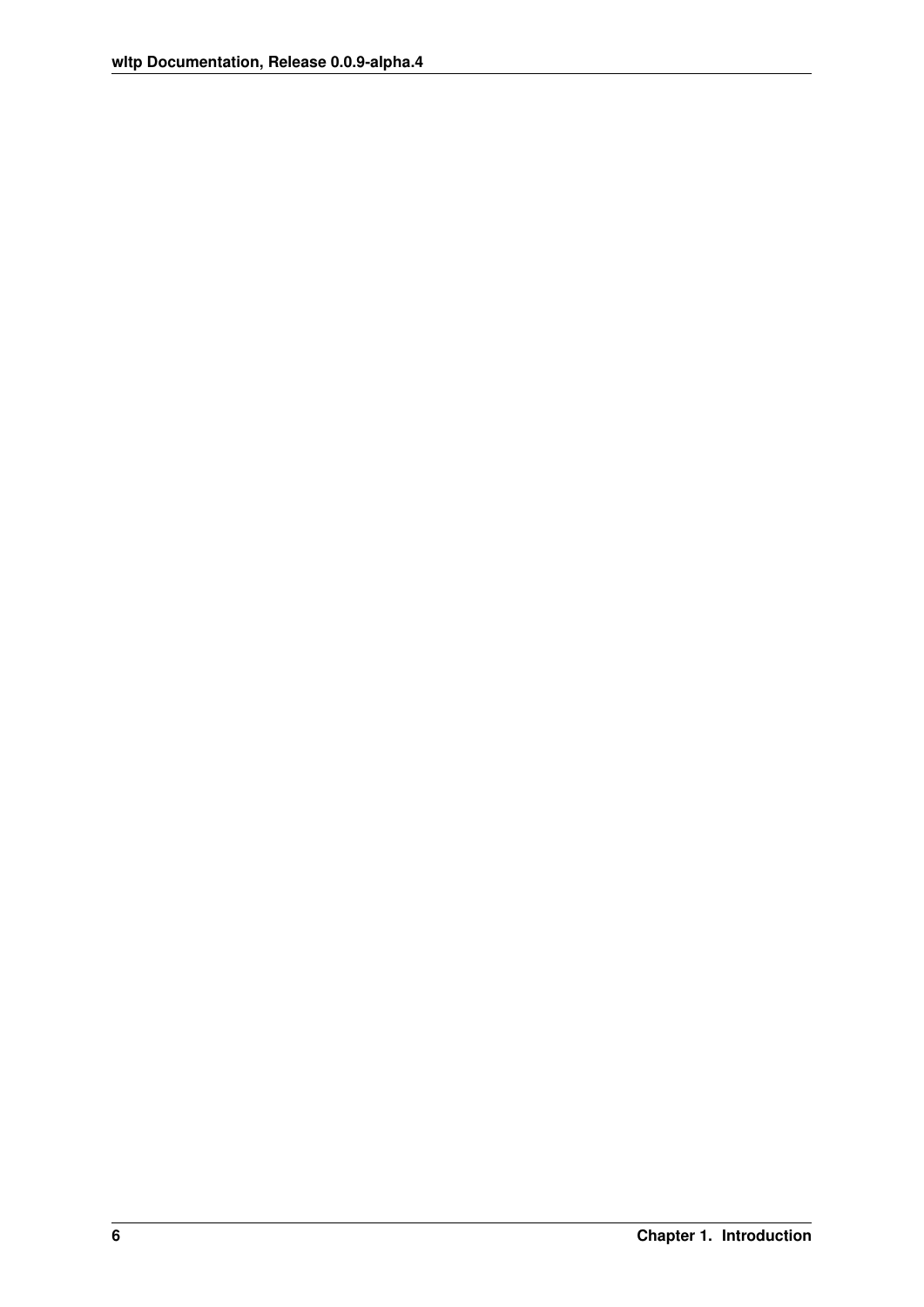#### **Install**

<span id="page-10-2"></span><span id="page-10-0"></span>Current 0.0.9-alpha.4 runs on Python-2.7+ and Python-3.3+ but 3.3+ is the preferred one, i.e, the desktop UI runs only with it. It is distributed on [Wheels.](https://pypi.python.org/pypi/wheel)

Before installing it, make sure that there are no older versions left over. So run this command until you cannot find any project installed:

```
$ pip uninstall wltp ## Use 'pip3' if both python-2 & 3 are in PATH.
```
You can install the project directly from the  $PvPi$  repo the "standard" way, by typing the **pip** in the console:

```
$ pip install wltp # Use '--pre' if version-string has a build-suffix.
```
- If you want to install a *pre-release* version (the version-string is not plain numbers, but ends with alpha, beta. 2 or something else), use additionally  $-pre$ .
- If you want to upgrade an existing instalation along with all its dependencies, add also  $-\mu$  *upgrade* (or  $-U$ equivalently), but then the build might take some considerable time to finish. Also there is the possibility the upgraded libraries might break existing programs(!) so use it with caution, or from within a *[virtualenv](http://docs.python-guide.org/en/latest/dev/virtualenvs/)* [\(isolated Python environment\).](http://docs.python-guide.org/en/latest/dev/virtualenvs/)
- To install it for different Python environments, repeat the procedure using the appropriate **python.exe** interpreter for each environment.

Tip: To debug installation problems, you can export a non-empty DISTUTILS\_DEBUG and *distutils* will print detailed information about what it is doing and/or print the whole command line when an external program (like a C compiler) fails.

After installation, it is important that you check which version is visible in your PATH:

```
$ wltp --version
0.0.9-alpha.4
```
•

To install for different Python versions, repeat the procedure for every required version.

### <span id="page-10-1"></span>**2.1 Older versions**

An additional purpose of the versioning schema of the project is to track which specific version of the GTR it implements. Given a version number MAJOR.MINOR.PATCH, the MAJOR part tracks the GTR phase implemented. See the "GTR version matrix" section in *[Changes](#page-28-0)* for the mapping of MAJOR-numbers to GTR versions.

To install an older version issue the console command:

\$ pip install wltp=1.1.1  $#$  Use '--pre' if version-string has a build-suffix.

If you have another version already installed, you have to use  $-iqnore-installed$  (or  $-I$ ). For using the specific version, check this (untested) [stackoverflow question](http://stackoverflow.com/questions/6445167/force-python-to-use-an-older-version-of-module-than-what-i-have-installed-now) .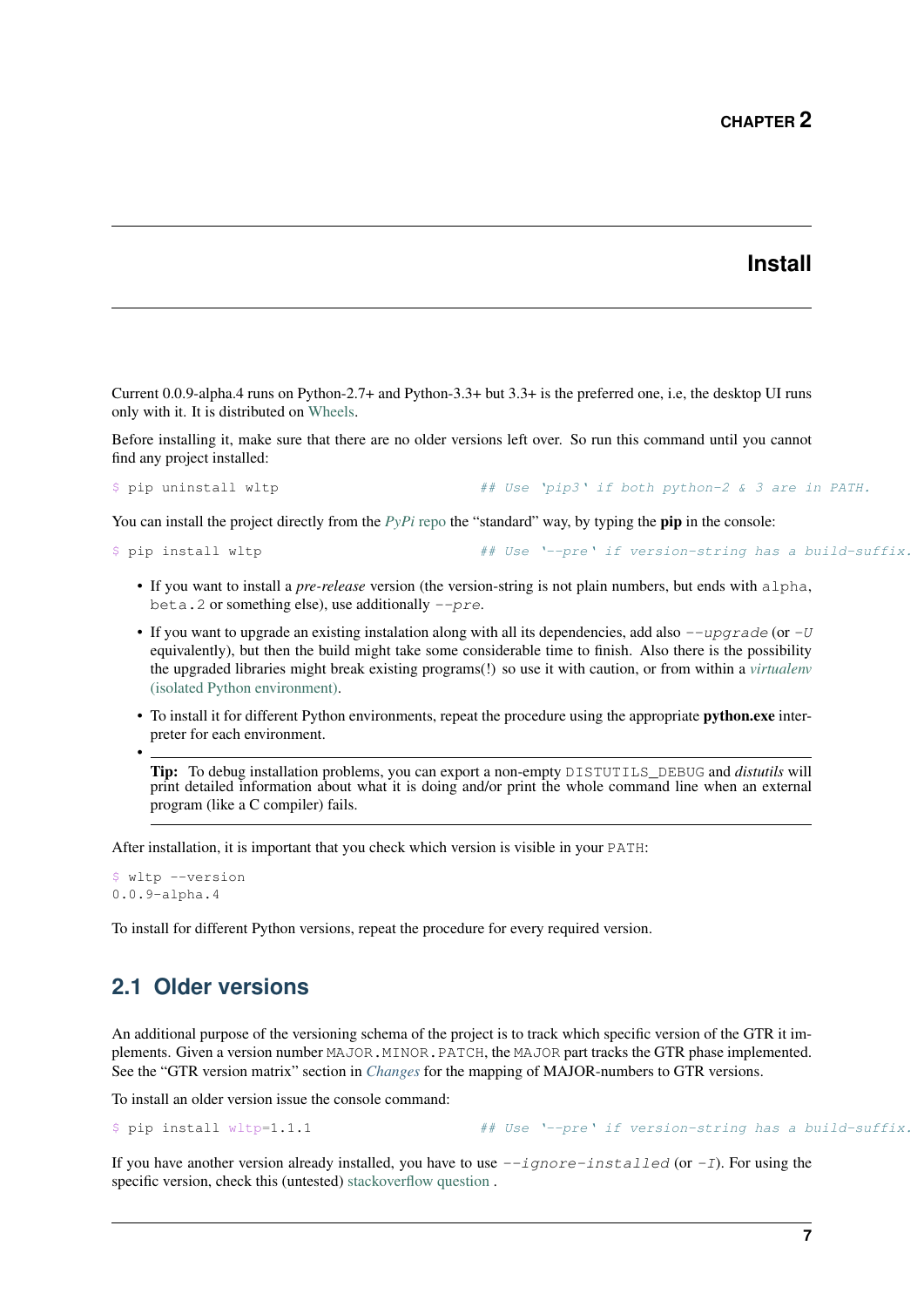Of course it is better to install each version in a separate *virtualenv* [\(isolated Python environment\)](http://docs.python-guide.org/en/latest/dev/virtualenvs/) and shy away from all this.

### <span id="page-11-0"></span>**2.2 Installing from sources**

If you download the sources you have more options for installation. There are various methods to get hold of them:

- Download the *source* distribution from *[PyPi](https://pypi.python.org/pypi/wltp)* repo.
- Download a [release-snapshot from github](https://github.com/ankostis/wltp/releases)
- Clone the *git-repository* at *github*.

Assuming you have a working installation of [git](http://git-scm.com/) you can fetch and install the latest version of the project with the following series of commands:

```
$ git clone "https://github.com/ankostis/wltp.git" wltp.git
$ cd wltp.git
$ python setup.py install # Use 'python3' if both python-2 \ddot{a}
```
When working with sources, you need to have installed all libraries that the project depends on:

```
$ pip install -r requirements/execution.txt .
```
The previous command installs a "snapshot" of the project as it is found in the sources. If you wish to link the project's sources with your python environment, install the project in [development mode:](http://pythonhosted.org/setuptools/setuptools.html#development-mode)

\$ python setup.py develop

Note: This last command installs any missing dependencies inside the project-folder.

### <span id="page-11-1"></span>**2.3 Project files and folders**

The files and folders of the project are listed below:

| +--wltp/                   |  | ## (package) The python-code of the calculator                         |
|----------------------------|--|------------------------------------------------------------------------|
| +--cycles/                 |  | ## (package) The python-code for the WLTC data                         |
| +--test/                   |  | ## (package) Test-cases and the wltp_db                                |
| +--model<br>$\mathbb{R}^n$ |  | ## (module) Describes the data and their schema for the calculation    |
| +--experiment              |  | ## (module) The calculator                                             |
| +--plots                   |  | ## (module) Diagram-plotting code and utilities                        |
| +--docs/                   |  | ## Documentation folder                                                |
| +--pyplots/                |  | ## (scripts) Plot the metric diagrams embeded in the README            |
| +--devtools/               |  | ## (scripts) Preprocessing of WLTC data on GTR and the wltp_db         |
|                            |  | +--run tests.sh ## (script) Executes all TestCases                     |
| +--wltp                    |  | ## (script) The cmd-line entry-point script for the calculator         |
| +--setup.py                |  | ## (script) The entry point for 'setuptools', installing, testing, etc |
| +--requirements/           |  | ## (txt-files) Various pip-dependencies for tools.                     |
| +--README.rst              |  |                                                                        |
| +--CHANGES.rst             |  |                                                                        |
| +--LICENSE.txt             |  |                                                                        |

### <span id="page-11-2"></span>**2.4 Discussion**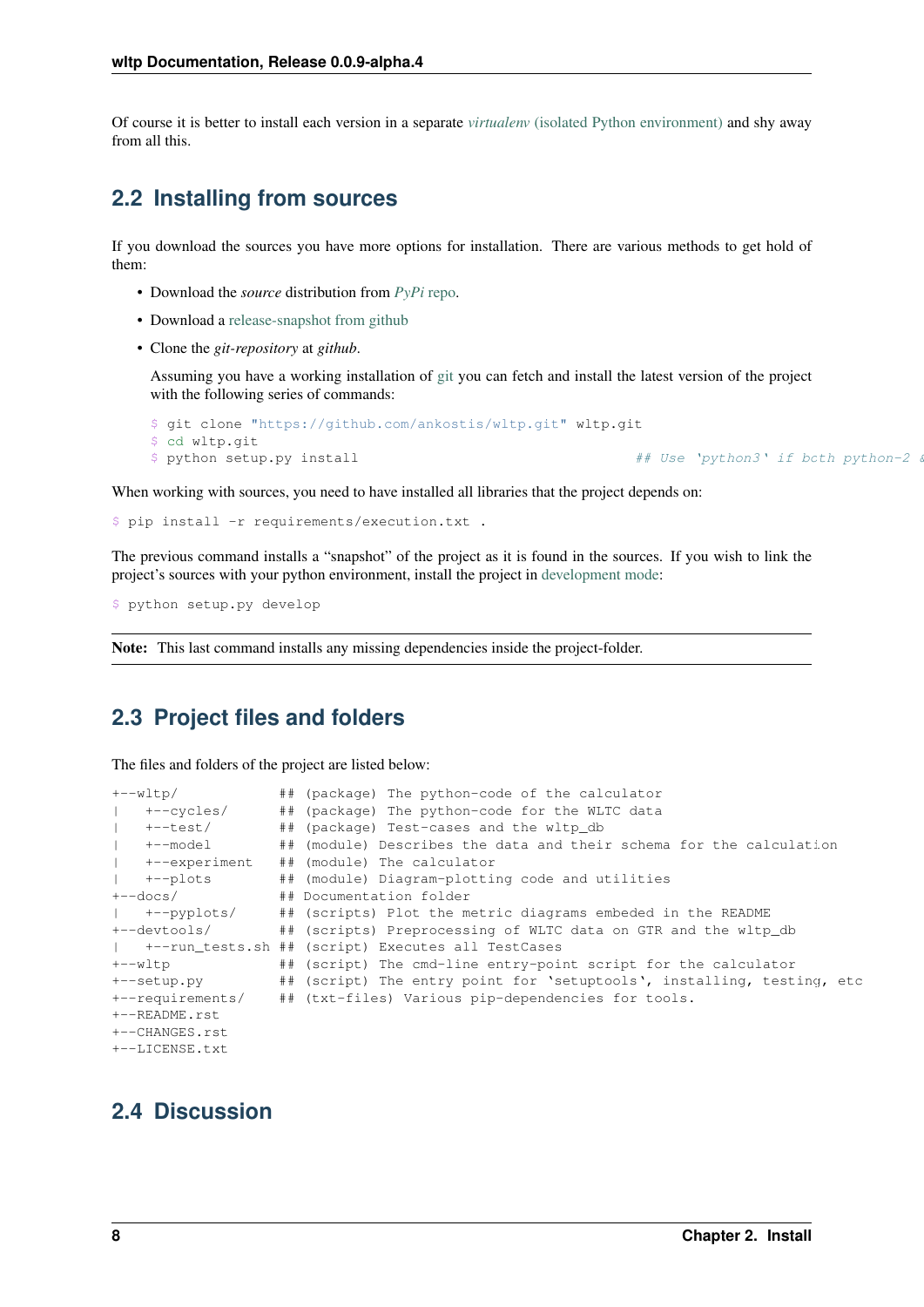### **Usage**

### <span id="page-12-4"></span><span id="page-12-1"></span><span id="page-12-0"></span>**3.1 Cmd-line usage**

Warning: Not implemented in yet.

The command-line usage below requires the Python environment to be installed, and provides for executing an experiment directly from the OS's shell (i.e. cmd in windows or bash in POSIX), and in a *single* command. To have precise control over the inputs and outputs (i.e. experiments in a "batch" and/or in a design of experiments) you have to run the experiments using the API python, as explained below.

The entry-point script is called wltp, and it must have been placed in your PATH during installation. This script can construct a *model* by reading input-data from multiple files and/or overriding specific single-value items. Conversely, it can output multiple parts of the resulting-model into files.

To get help for this script, use the following commands:

| \$ wltp --help                           |  |  |  | ## to get generic help for cmd-line syntax |  |
|------------------------------------------|--|--|--|--------------------------------------------|--|
| \$ wltcmdp.py -M vehicle/full_load_curve |  |  |  | ## to get help for specific model-paths    |  |

and then, assuming vehicle.csv is a CSV file with the vehicle parameters for which you want to override the n\_idle only, run the following:

```
$ wltp -v \
   -I vehicle.csv file_frmt=SERIES model_path=params header@=None \
   -m vehicle/n_idle:=850 \
   -O cycle.csv model_path=cycle_run
```
### <span id="page-12-2"></span>**3.2 GUI usage**

Attention: Desktop UI requires Python 3!

For a quick-'n-dirty method to explore the structure of the model-tree and run an experiment, just run:

\$ wltp --gui

### <span id="page-12-3"></span>**3.3 Excel usage**

Attention: Excel-integration requires Python 3 and *Windows* or *OS X*!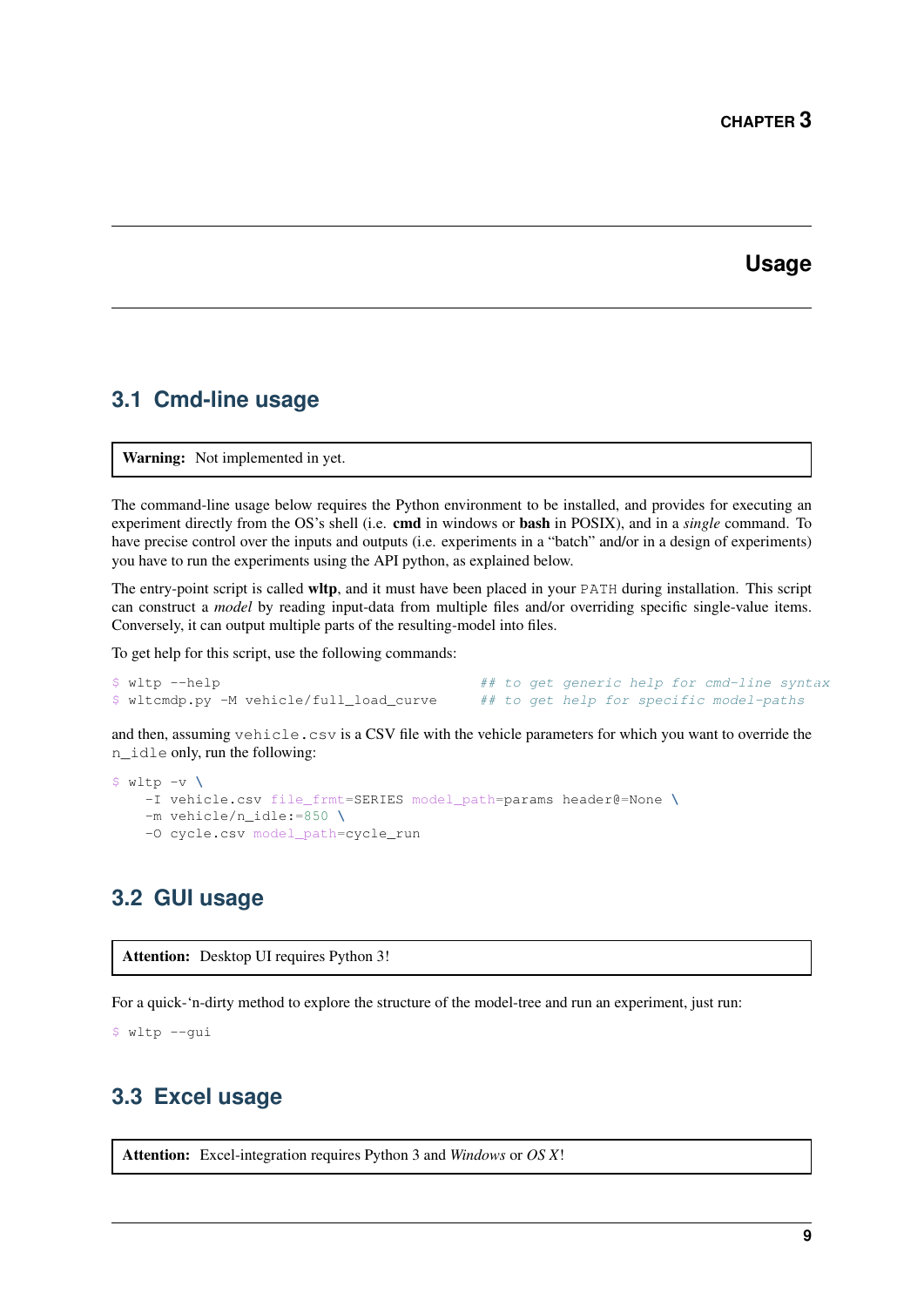In *Windows* and *OS X* you may utilize the excellent [xlwings](http://xlwings.org/quickstart/) library to use Excel files for providing input and output to the experiment.

To create the necessary template-files in your current-directory you should enter:

**\$** wltp --excel

You could type instead  $w \perp p$  --excel file\_path to specify a different destination path.

In *windows*/*OS X* you can type  $w$ ltp  $--$ excelrun and the files will be created in your home-directory and the excel will open them in one-shot.

All the above commands creates two files:

wltp excel runner.xlsm The python-enabled excel-file where input and output data are written, as seen in the screenshot below:



After opening it the first tie, enable the macros on the workbook, select the python-code at the left and click the *Run Selection as Pyhon* button; one sheet per vehicle should be created.

The excel-file contains additionally appropriate *VBA* modules allowing you to invoke *Python code* present in *selected cells* with a click of a button, and python-functions declared in the python-script, below, using the mypy namespace.

To add more input-columns, you need to set as column *Headers* the *json-pointers* path of the desired model item (see *[Python usage](#page-14-0)* below,).

**wltp\_excel\_runner.py** Utility python functions used by the above xls-file for running a batch of experiments.

The particular functions included reads multiple vehicles from the input table with various vehicle characteristics and/or experiment parameters, and then it adds a new worksheet containing the cycle-run of each vehicle . Of course you can edit it to further fit your needs.

Note: You may reverse the procedure described above and run the python-script instead. The script will open the excel-file, run the experiments and add the new sheets, but in case any errors occur, this time you can debug them, if you had executed the script through *LiClipse*, or *IPython*!

Some general notes regarding the python-code from excel-cells:

- On each invocation, the predefined VBA module pandalon executes a dynamically generated pythonscript file in the same folder where the excel-file resides, which, among others, imports the "sister" pythonscript file. You can read & modify the sister python-script to import libraries such as 'numpy' and 'pandas', or pre-define utility python functions.
- The name of the sister python-script is automatically calculated from the name of the Excel-file, and it must be valid as a python module-name. Therefore do not use non-alphanumeric characters such as spaces(' ), dashes(-) and dots(.') on the Excel-file.
- On errors, a log-file is written in the same folder where the excel-file resides, for as long as the message-box is visible, and it is deleted automatically after you click 'ok'!
- Read <http://docs.xlwings.org/quickstart.html>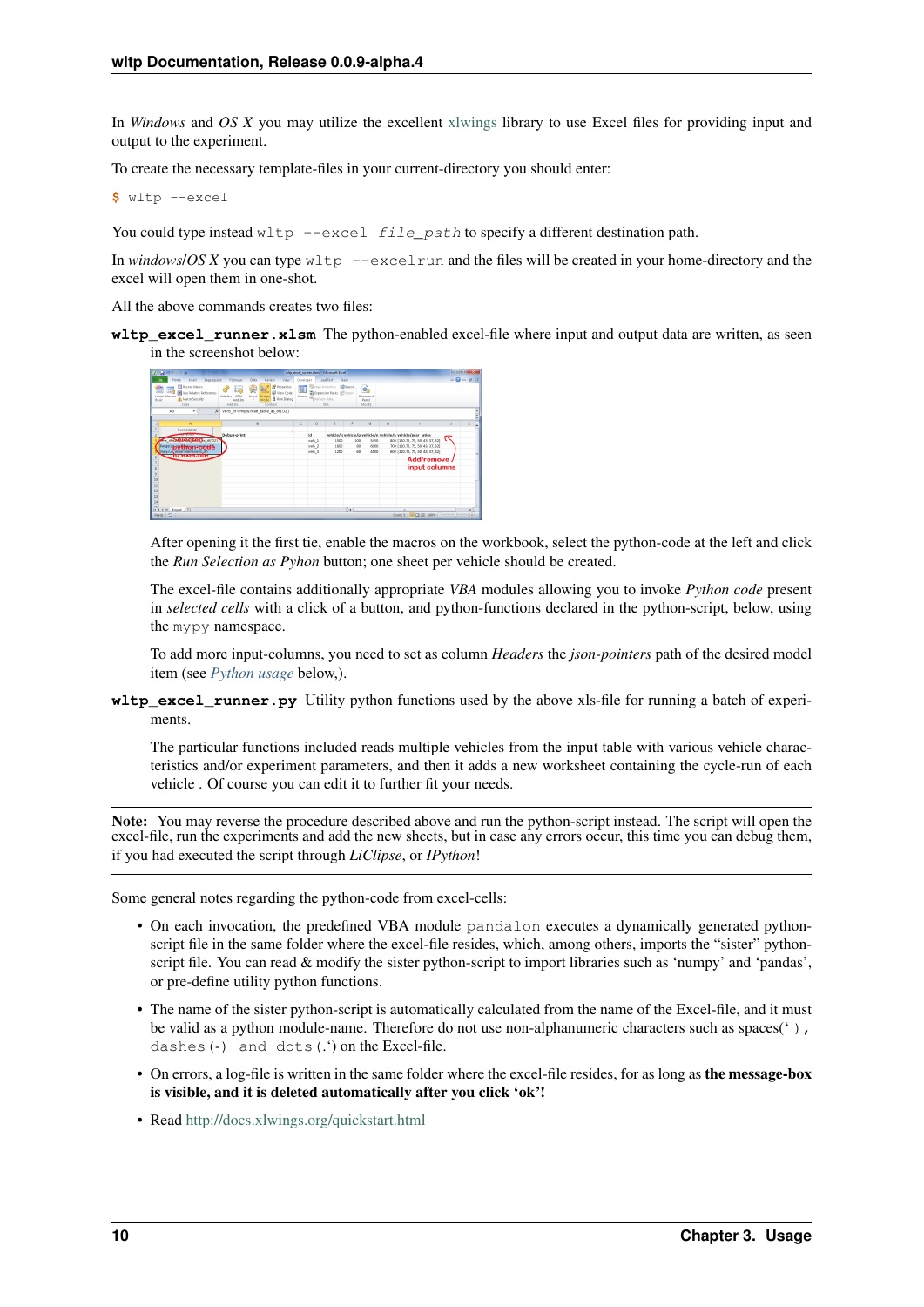### <span id="page-14-0"></span>**3.4 Python usage**

Example python REPL (Read-Eval-Print Loop) example-commands are given below that setup and run an *experiment*.

First run **python** or **ipython** and try to import the project to check its version:

```
>>> import wltp
>>> wltp.__version__ ## Check version once more.
'0.0.9-alpha.4'
>>> wltp. file_ # To check where it was installed.
/usr/local/lib/site-package/wltp-...
```
If everything works, create the *[pandas-model](#page-34-5)* that will hold the input-data (strings and numbers) of the experiment. You can assemble the model-tree by the use of:

- sequences,
- dictionaries,
- [pandas.DataFrame](http://pandas.pydata.org/pandas-docs/dev/generated/pandas.DataFrame.html#pandas.DataFrame),
- [pandas.Series](http://pandas.pydata.org/pandas-docs/dev/generated/pandas.Series.html#pandas.Series), and
- URI-references to other model-trees.

For instance:

```
>>> from wltp import model
>>> from wltp.experiment import Experiment
>>> from collections import OrderedDict as odic ## It is handy to preserve keys-order.
>>> mdl = odic(
... vehicle = odic(
... unladen_mass = 1430,
... test_mass = 1500,
... v_max = 195,
... p_rated = 100,
... n_rated = 5450,
... n_idle = 950,
... n_min = None,<br>
... gear_ratios = [120.5, 75, 50, 43, 37, 32],<br>
921.
... gear_ratios = [120.5, 75, 50, 43, 37, 32],
... resistance_coeffs = [100, 0.5, 0.04],
... )
... )
```
For information on the accepted model-data, check its *[JSON-schema](#page-34-6)*:

```
>>> model.json_dumps(model.model_schema(), indent=2)
{
  "properties": {
    "params": {
      "properties": {
        "f_n_min_gear2": {
          "description": "Gear-2 is invalid when N :< f_n_min_gear2 * n_idle.",
          "type": [
            "number",
            "null"
          \frac{1}{2}"default": 0.9
        },
        "v_stopped_threshold": {
          "description": "Velocity (Km/h) under which (\leq=) to idle gear-shift (Annex 2-3.3, p71).
```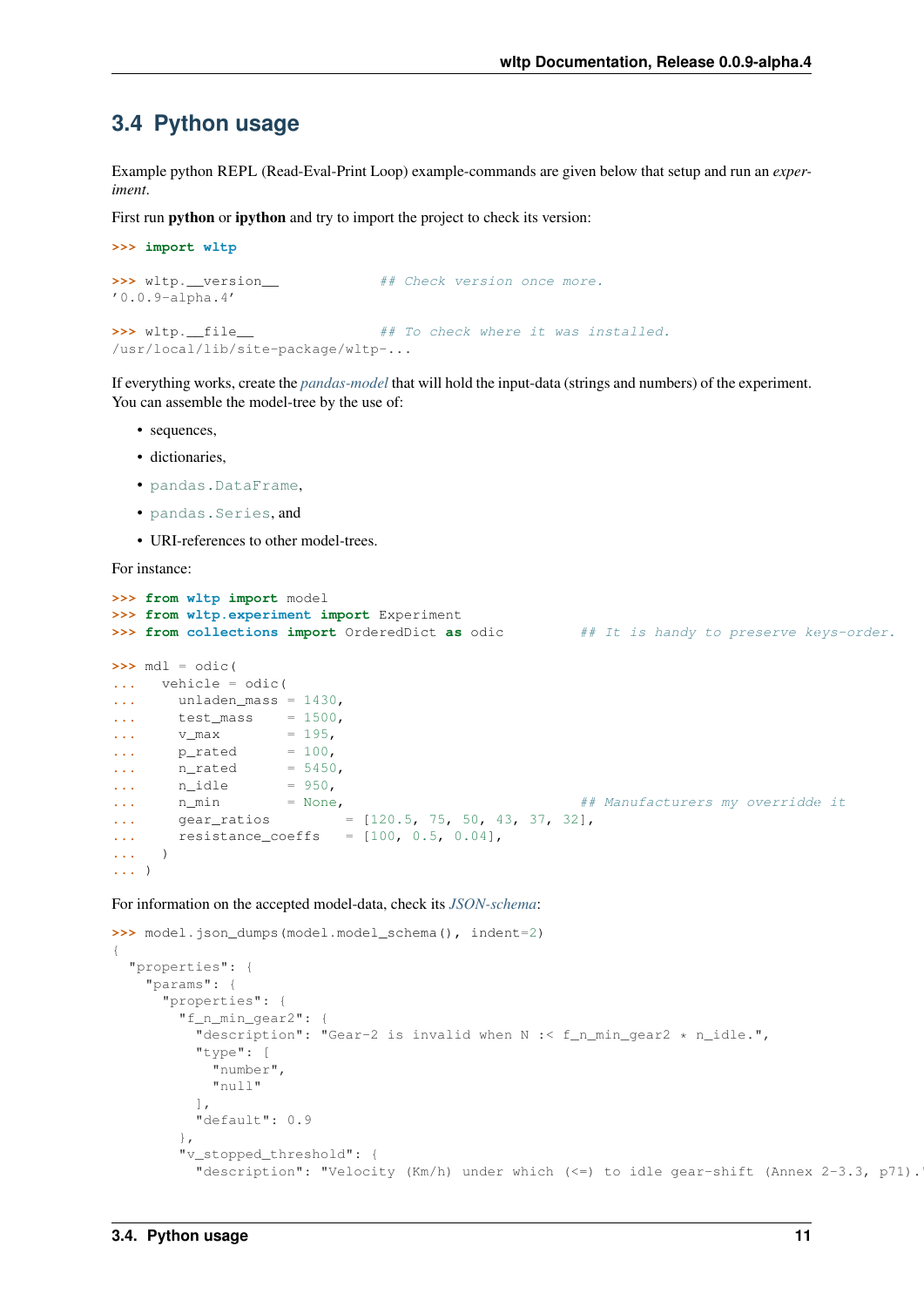```
"type": [
```
**...**

You then have to feed this model-tree to the Experiment constructor. Internally the Pandel resolves URIs, fills-in default values and validates the data based on the project's pre-defined JSON-schema:

**>>>** processor = Experiment(mdl) ## Fills-in defaults and Validates model.

Assuming validation passes without errors, you can now inspect the defaulted-model before running the experiment:

```
>>> mdl = processor.model # Returns the validated model with filled-in defaults.
>>> sorted(mdl) ## The "defaulted" model now includes the 'params' branch.
['params', 'vehicle']
>>> 'full_load_curve' in mdl['vehicle'] ## A default wot was also provided in the 'vehicle'.
True
```
Now you can run the experiment:

```
>>> mdl = processor.run() ## Runs experiment and augments the model with results.
>>> sorted(mdl) ## Print the top-branches of the "augmented" model.
['cycle_run', 'params', 'vehicle']
```
To access the time-based cycle-results it is better to use a pandas. DataFrame:

```
>>> import pandas as pd
>>> df = pd.DataFrame(mdl['cycle_run']); df.index.name = 't'
>>> df.shape # ROWS(time-steps) X COLUMNS.
(1801, 11)
>>> df.columns
Index(['v_class', 'v_target', 'clutch', 'gears_orig', 'gears', 'v_real', 'p_available', 'p_requir
>>> 'Mean engine_speed: %s' % df.rpm.mean()
'Mean engine_speed: 1940.72109939'
>>> df.describe()
v_class v_target clutch gears_orig gears<br>count 1801.000000 1801.000000 1801 1801.000000 1801.000000
                                  count 1801.000000 1801.000000 1801 1801.000000 1801.000000
mean  46.506718  46.506718  0.0660744  3.794003  3.683509
std 36.119280 36.119280 0.2484811 2.278959 2.278108
...
           v_real p_available p_required rpm rpm_norm
count 1801.000000 1801.000000 1801.000000 1801.000000 1801.000000
mean 50.356222 28.846639 4.991915 1940.721099 0.214898
std 32.336908 15.833262 12.139823 840.959339 0.195142
...
>>> processor.driveability_report()
...
 12: (a: X-->0)
 13: g1: Revolutions too low!
 14: g1: Revolutions too low!
...
 30: (b2(2): 5-->4)
...
 38: (c1: 4-->3)
 39: (c1: 4-->3)
  40: Rule e or g missed downshift(40: 4-->3) in acceleration?
...
 42: Rule e or g missed downshift(42: 3-->2) in acceleration?
...
```
You can export the cycle-run results in a CSV-file with the following pandas command: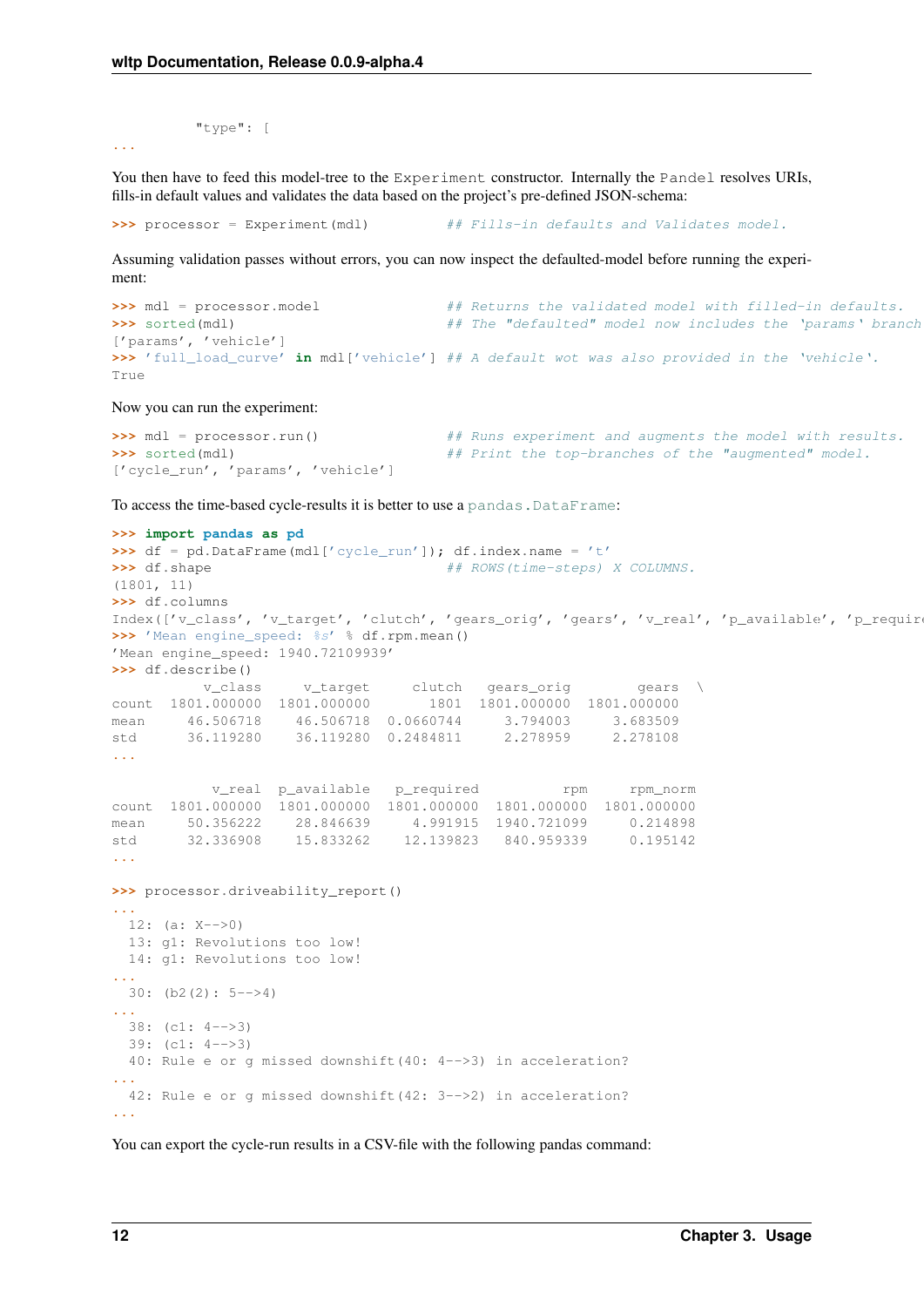```
>>> df.to_csv('cycle_run.csv')
```
For more examples, download the sources and check the test-cases found under the /wltp/test/ folder.

## <span id="page-16-0"></span>**3.5 IPython notebook usage**

The list of *IPython notebooks* for wltp is maintained at the [wiki](https://github.com/ankostis/wltp/wiki) of the project.

#### **3.5.1 Requirements**

In order to run them interactively, ensure that the following requirements are satisfied:

- 1. A [ipython-notebook server](http://ipython.org/notebook.html)  $\geq$  v2.x.x is installed for *python-3*, it is up, and running.
- 2. The *wltp* is installed on your system (see *[Install](#page-10-0)* above).

#### **3.5.2 Instructions**

- Visit each *notebook* from the wiki-list that you wish to run and download it as ipynb file from the menu (*File|Download as...|IPython Notebook(.ipynb)*).
- Locate the downloaded file with your *file-browser* and drag n' drop it on the landing page of your notebook's server (the one with the folder-list).

Enjoy!

## <span id="page-16-1"></span>**3.6 Discussion**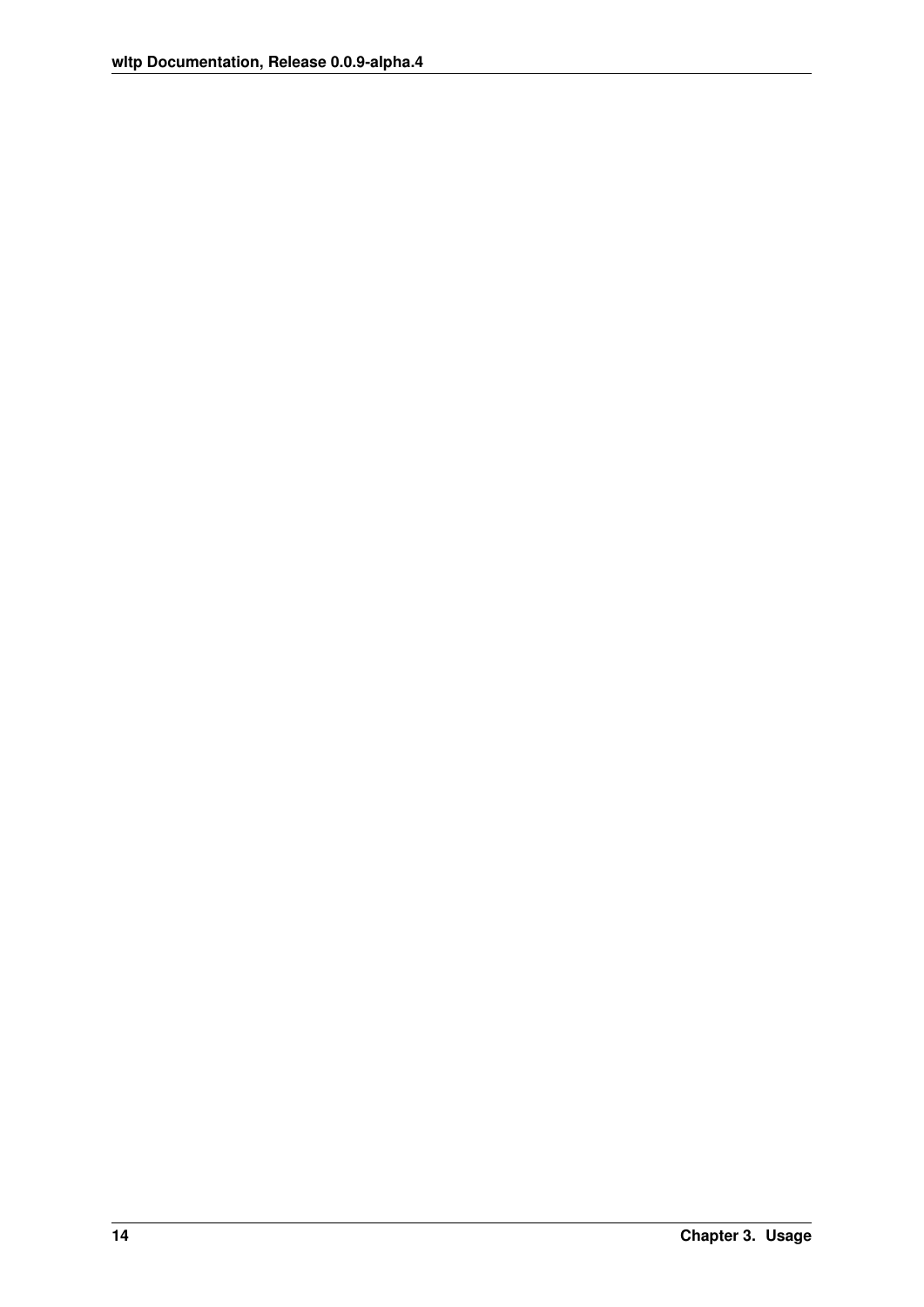### **Getting Involved**

<span id="page-18-0"></span>This project is hosted in **github**. To provide feedback about bugs and errors or questions and requests for enhancements, use [github's Issue-tracker.](https://github.com/ankostis/wltp/issues)

### <span id="page-18-1"></span>**4.1 Sources & Dependencies**

To get involved with development, you need a POSIX environment to fully build it (*Linux*, *OSX* or *Cygwin* on *Windows*).

First you need to download the latest sources:

```
$ git clone https://github.com/ankostis/wltp.git wltp.git
$ cd wltp.git
```
#### Virtualenv

You may choose to work in a *virtualenv* [\(isolated Python environment\),](http://docs.python-guide.org/en/latest/dev/virtualenvs/) to install dependency libraries isolated from system's ones, and/or without *admin-rights* (this is recommended for *Linux*/*Mac OS*).

Attention: If you decide to reuse stystem-installed packages using  $-$ system-site-packages with virtualenv <= 1.11.6 (to avoid, for instance, having to reinstall *numpy* and *pandas* that require nativelibraries) you may be bitten by [bug #461](https://github.com/pypa/virtualenv/issues/461) which prevents you from upgrading any of the pre-installed packages with pip.

#### Liclipse IDE

Within the sources there are two sample files for the comprehensive [LiClipse IDE:](https://brainwy.github.io/liclipse/)

- eclipse.project
- eclipse.pydevproject

Remove the eclipse prefix, (but leave the dot()) and import it as "existing project" from Eclipse's File menu.

Another issue is caused due to the fact that LiClipse contains its own implementation of *Git*, *EGit*, which badly interacts with unix *symbolic-links*, such as the docs/docs, and it detects working-directory changes even after a fresh checkout. To workaround this, Right-click on the above file *Properties* → *Team* → *Advanced* → *Assume Unchanged*

Then you can install all project's dependencies in *'development mode* using the setup.py script:

```
$ python setup.py --help # Get help for this script.
Common commands: (see '--help-commands' for more)
 setup.py build will build the package underneath 'build/'
```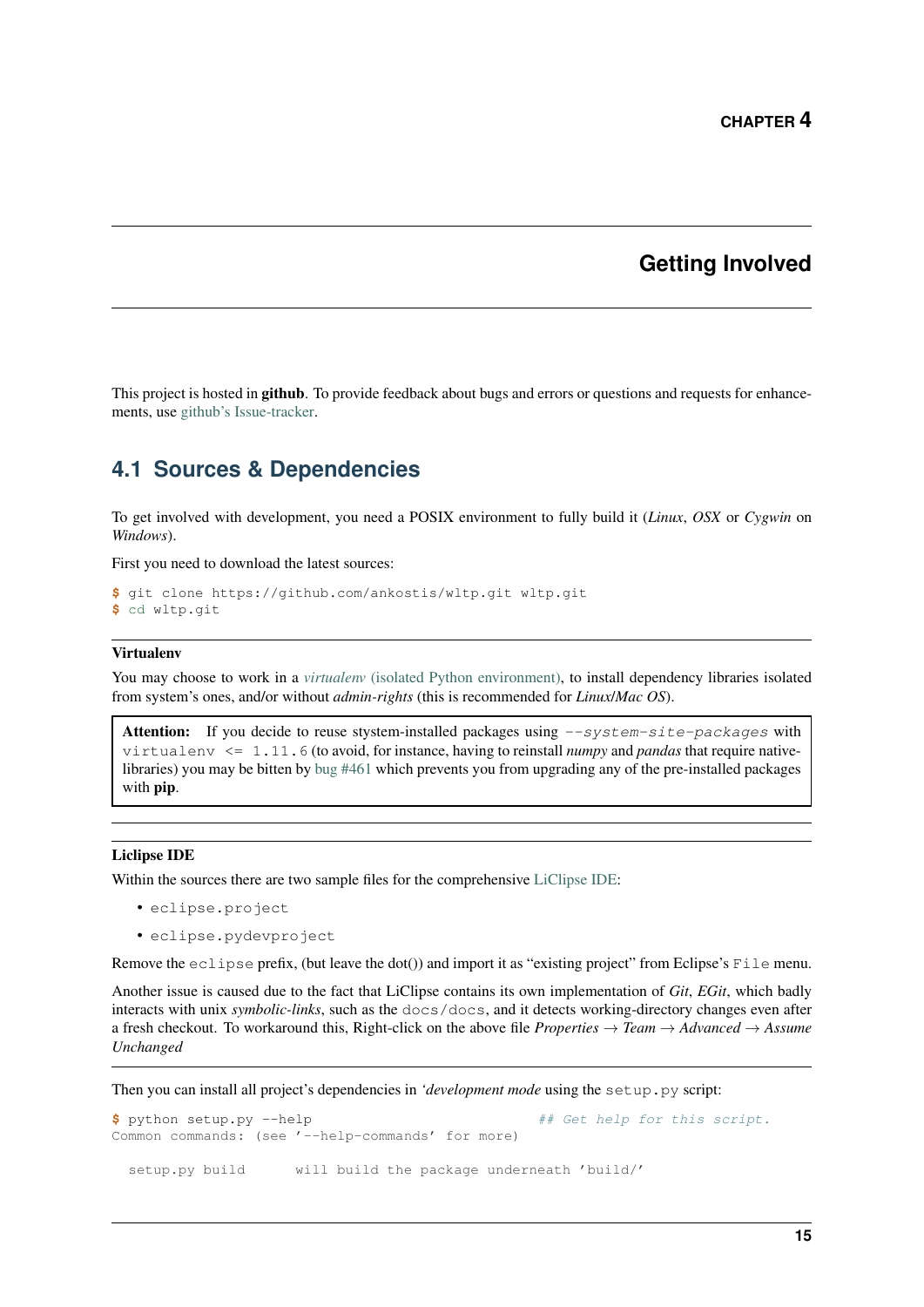```
setup.py install will install the package
Global options:
 --verbose (-v) run verbosely (default)
 --quiet (-q) run quietly (turns verbosity off)
 --dry-run (-n) don't actually do anything
...
$ python setup.py develop # Also installs dependencies into project's
$ python setup.py build ## Check that the project indeed builds ok.
```
You should now run the test-cases (see *[Tests, Metrics & Reports](#page-22-0)*) to check that the sources are in good shape:

**\$** python setup.py test

Note: The above commands installed the dependencies inside the project folder and for the *virtual-environment*. That is why all build and testing actions have to go through python setup.py some\_cmd.

If you are dealing with installation problems and/or you want to permantly install dependant packages, you have to *deactivate* the virtual-environment and start installing them into your *base* python environment:

```
$ deactivate
$ python setup.py develop
or even try the more permanent installation-mode:
$ python setup.py install \frac{1}{2} # May require admin-rights
```
### <span id="page-19-0"></span>**4.2 Development procedure**

For submitting code, use UTF-8 everywhere, unix-eol(LF) and set git  $--config core.autocrlf =$ input.

The typical development procedure is like this:

- 1. Modify the sources in small, isolated and well-defined changes, i.e. adding a single feature, or fixing a specific bug.
- 2. Add test-cases "proving" your code.
- 3. Rerun all test-cases to ensure that you didn't break anything, and check their *coverage* remain above 80%:

**\$** python setup.py nosetests --with-coverage --cover-package wltp.model,wltp.experiment --cover-min-percentage=80

Tip: You can enter just: python setup.py test\_all instead of the above cmd-line since it has been *aliased* in the setup.cfg file. Check this file for more example commands to use during development.

4. If you made a rather important modification, update also the *[Changes](#page-28-0)* file and/or other documents (i.e. README.rst). To see the rendered results of the documents, issue the following commands and read the result html at build/sphinx/html/index.html:

**\$** python setup.py build\_sphinx # Builds html docs **\$** python setup.py build\_sphinx -b doctest # Checks if python-code embeded in comment

- 5. If there are no problems, commit your changes with a descriptive message.
- 6. Repeat this cycle for other bugs/enhancements.
- 7. When you are finished, push the changes upstream to *github* and make a *merge\_request*. You can check whether your merge-request indeed passed the tests by checking its build-status on the integration-server's site (TravisCI).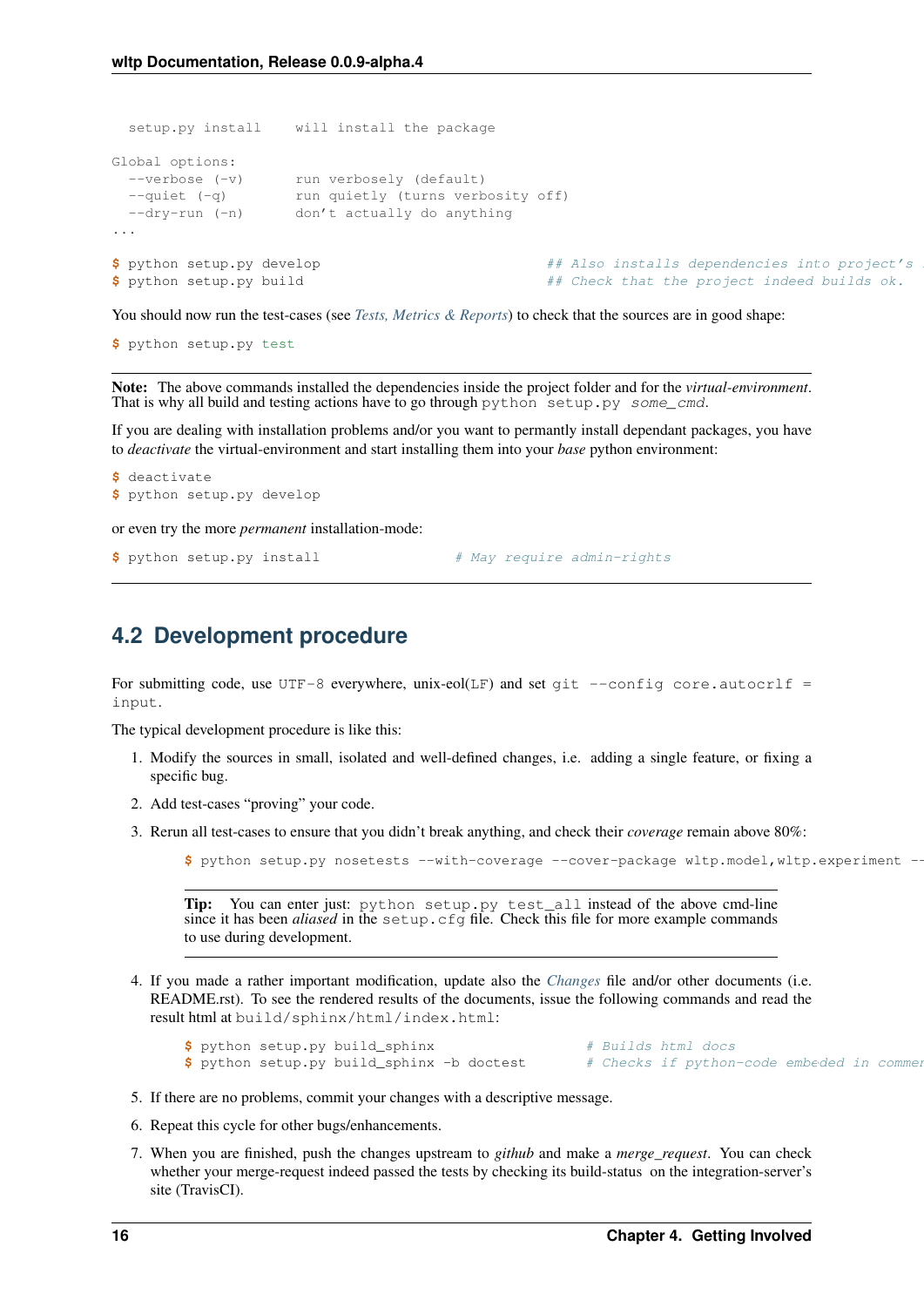Hint: Skim through the small IPython developer's documentantion on the matter: [The perfect](https://github.com/ipython/ipython/wiki/Dev:-The-perfect-pull-request) [pull request](https://github.com/ipython/ipython/wiki/Dev:-The-perfect-pull-request)

## <span id="page-20-0"></span>**4.3 Specs & Algorithm**

This program was implemented from scratch based on this GTR specification (included in the docs/ folder). The latest version of this GTR, along with other related documents can be found at UNECE's site:

- [http://www.unece.org/trans/main/wp29/wp29wgs/wp29grpe/grpedoc\\_2013.html](http://www.unece.org/trans/main/wp29/wp29wgs/wp29grpe/grpedoc_2013.html)
- <https://www2.unece.org/wiki/pages/viewpage.action?pageId=2523179>
- Probably a more comprehensible but older spec is this one: https://www2.unece.org/wiki/display/trans/DHC+draft+technical+

The WLTC-profiles for the various classes in the devtools/data/cycles/ folder were generated from the tables of the specs above using the devtools/csvcolumns8to2.py script, but it still requires an intermediate manual step involving a spreadsheet to copy the table into ands save them as CSV.

Then use the devtools/buildwltcclass.py to construct the respective python-vars into the wltp/model.py sources.

Data-files generated from Steven Heinz's ms-access vehicle info db-table can be processed with the devtools/preprocheinz.py script.



#### **4.3.1 Cycles**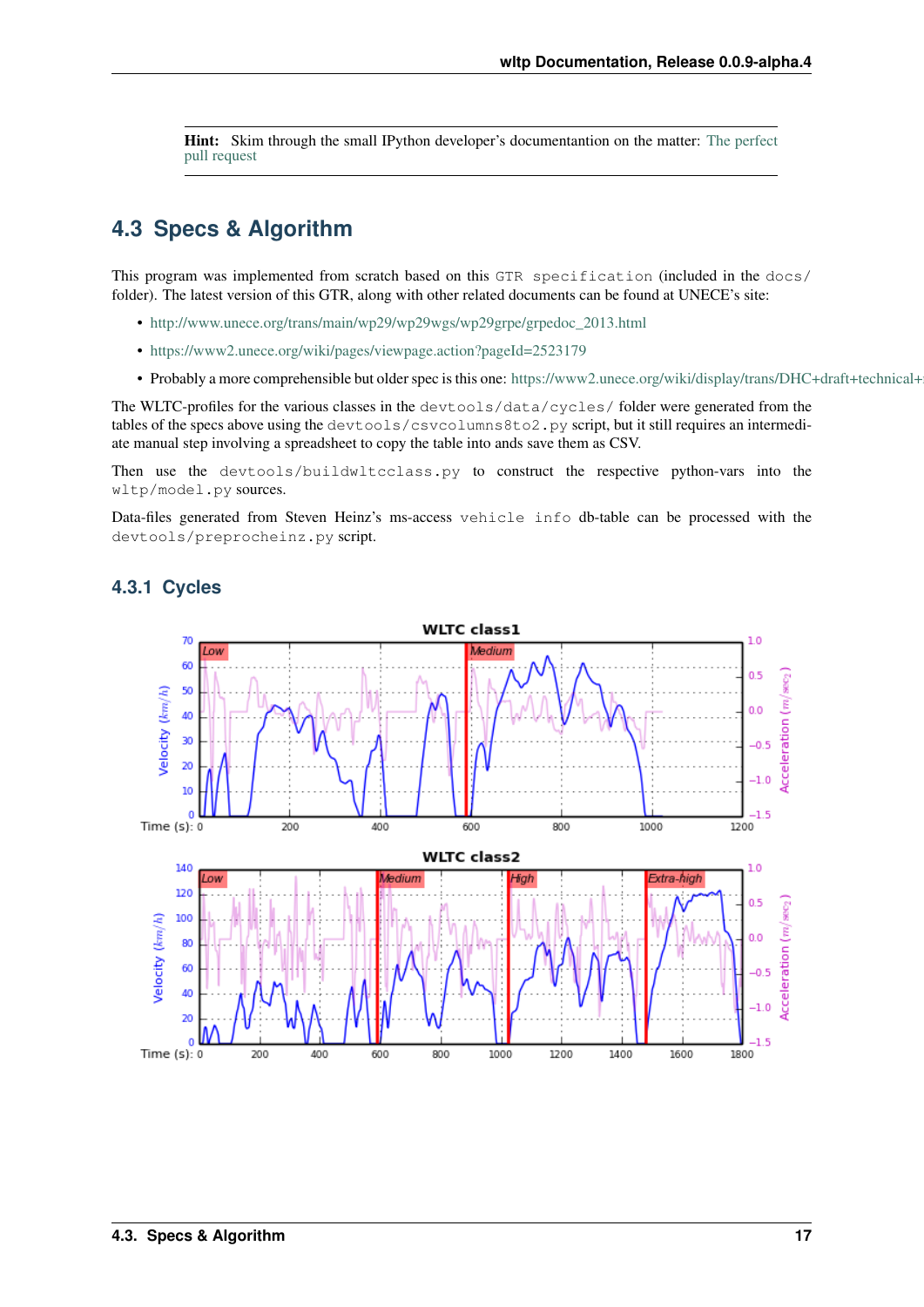

## <span id="page-21-0"></span>**4.4 Development team**

- Author:
	- Kostis Anagnostopoulos
- Contributing Authors:
	- Heinz Steven (test-data, validation and review)
	- Georgios Fontaras (simulation, physics & engineering support)
	- Alessandro Marotta (policy support)

## <span id="page-21-1"></span>**4.5 Discussion**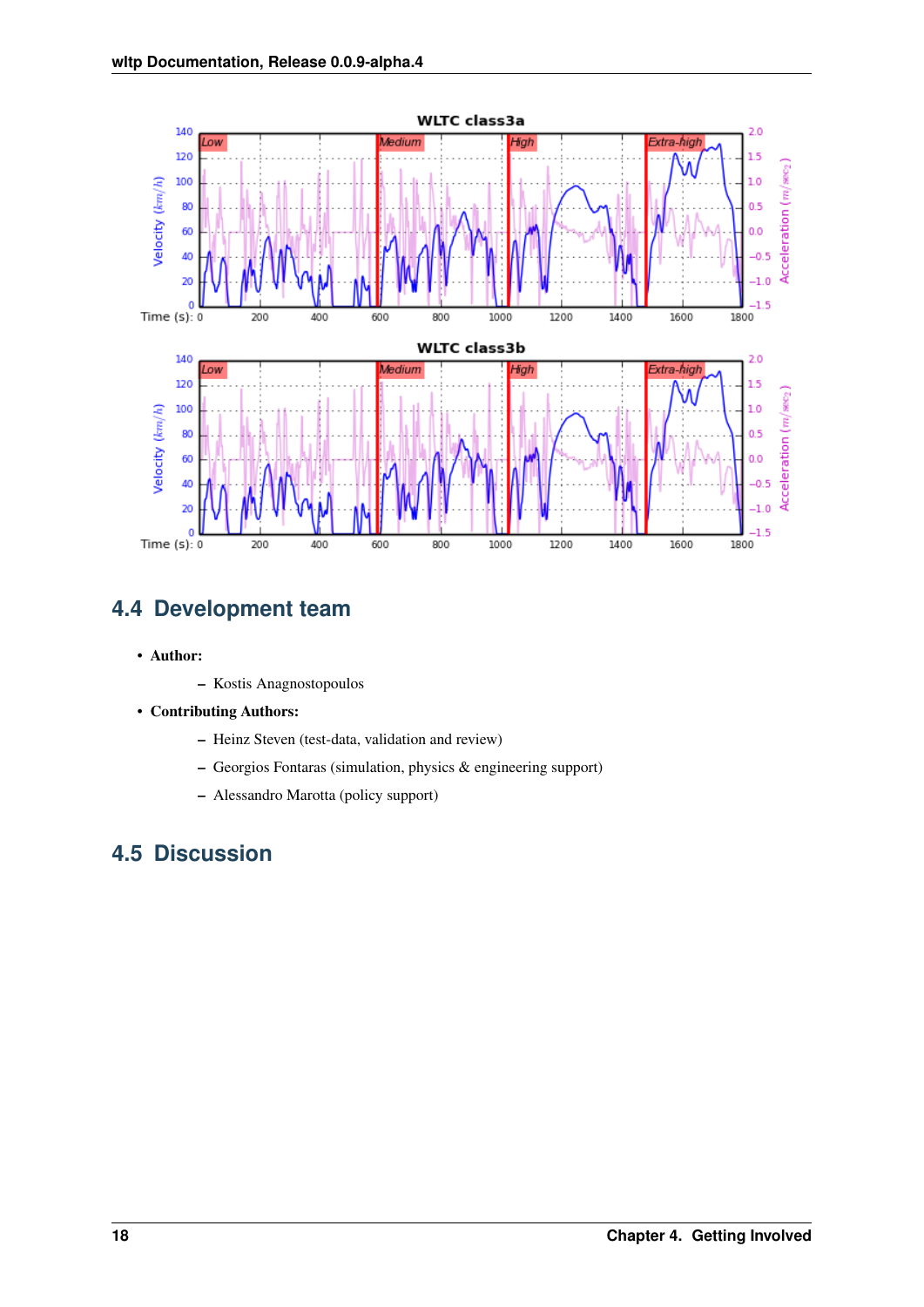### **Tests, Metrics & Reports**

<span id="page-22-0"></span>In order to maintain the algorithm stable, a lot of effort has been put to setup a series of test-case and metrics to check the sanity of the results and to compare them with the Heinz-db tool or other datasets included in the project. These tests can be found in the wltp/test/folders.

Additionally, below are *auto-generated* representative diagrams with the purpose to track the behavior and the evolution of this project.

You can reuse the plotting code here for building nice ipython-notebooks reports, and (optionally) link them in the wiki of the project (see section above). The actual code for generating diagrams for these metrics is in wltp.plots and it is invoked by scripts in the docs/pyplot/ folder.

## <span id="page-22-1"></span>**5.1 Comparisons with Heinz-tool**

This section compares the results of this tool to the Heinz's Access DB.

#### **5.1.1** *Mean Engine-speed* **vs** *PMR*

First the mean engine-speed of vehicles are compared with access-db tool, grouped by PMRs:

Both tools generate the same rough engine speeds. There is though a trend for this project to produce lower rpm's as the PMR of the vehicle increases. But it is difficult to tell what each vehicle does isolated.

The same information is presented again but now each vehicle difference is drawn with an arrow:

It can be seen now that this project's calculates lower engine-speeds for classes 1 & 3 but the trend is reversed for class 2.

#### **5.1.2** *Mean Engine-speed* **vs** *Gears*

Below the mean-engine-speeds are drawn against the mean gear used, grouped by classes and class-parts (so that, for instance, a class3 vehicle corresponds to 3 points on the diagram):

## <span id="page-22-2"></span>**5.2 Comparisons with Older versions**

[TBD]

#### **5.2.1 Discussion**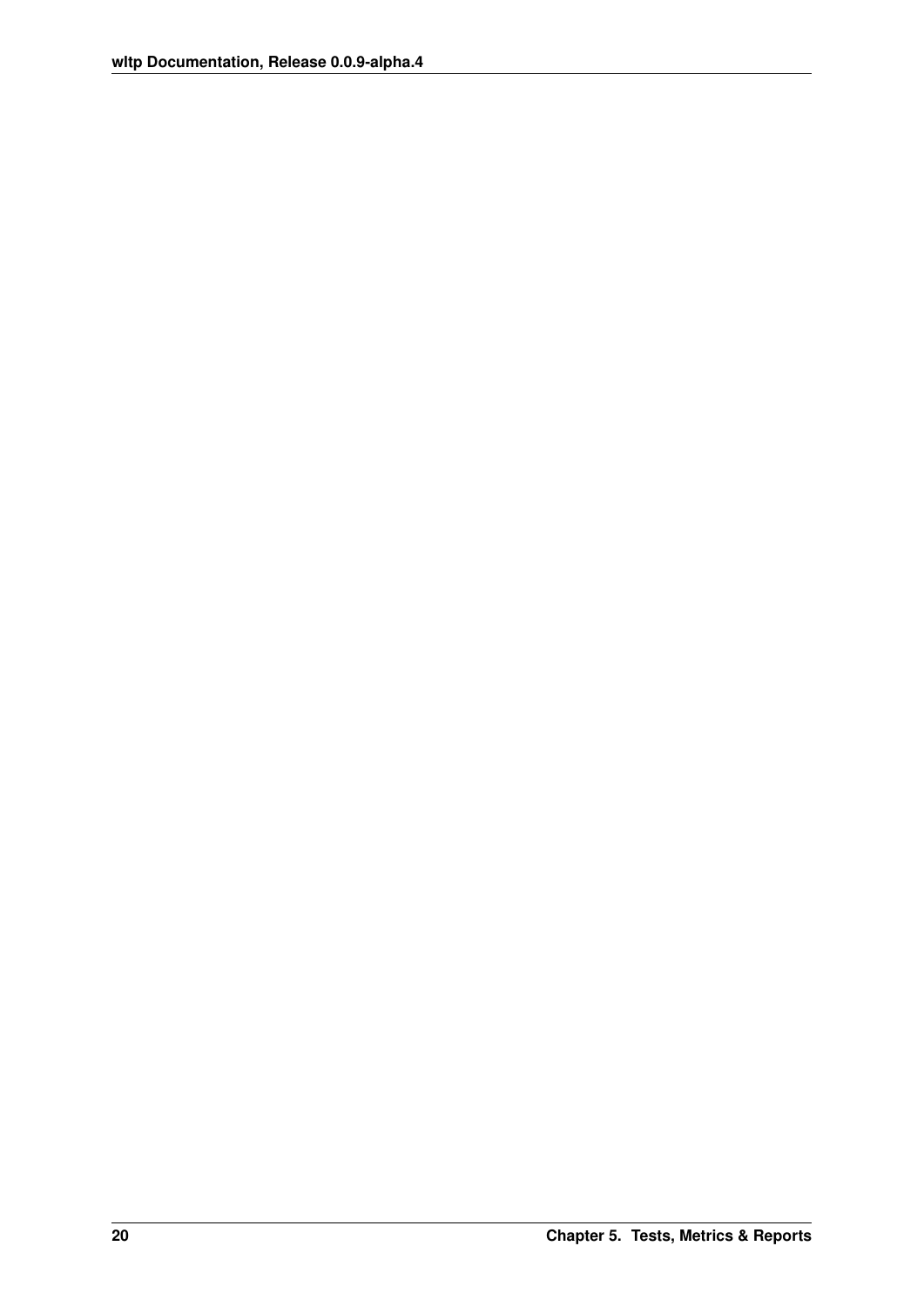### **FAQ**

### <span id="page-24-1"></span><span id="page-24-0"></span>**6.1 General**

#### **6.1.1 Who is behind this? How to contact the authors?**

The immediate involved persons is described in the *[Development team](#page-21-0)* section. The author is a participating member in the *[GS Task-Force](#page-34-7)* on behalf of the EU Commission (JRC).

To contact the authors, use the DISQUS conversation, below, or create an issue.

#### **6.1.2 What is the status of the project? Is it "official"?**

It is a work-in-progress. It is aimed to become "official".

#### **6.1.3 What is the roadmap for this project?**

- Short-term plans are described in the *[TODOs](#page-29-0)* section of *[Changes](#page-28-0)*.
- In the longer run, it is expected to incorporate more *WLTP* calculations and reference data so that this projects acts as repository for diagrams and technical reports on those algorithms.

#### **6.1.4 Can I copy/extend it? What is its License, in practical terms?**

In a broad view, the core algorithm of the project is "copylefted" with the *EUPL-1.1+ license*, and it includes files from other "non-copyleft" open source licenses like *MIT MIT License* and *Apache License*, appropriately marked as such. So in an nutshell, you can study it, copy it, modify or extend it, and distrbute it, as long as you always distribute the sources of your changes.

### <span id="page-24-2"></span>**6.2 Technical**

#### **6.2.1 I followed the instructions but i still cannot install/run/do** *X***. What now?**

If you have no previous experience in python, setting up your environment and installing a new project is a demanding, but manageable, task. Here is a checklist of things that might go wrong:

• Did you send each command to the appropriate shell/interpreter?

You should enter sample commands starting  $\frac{1}{2}$  into your *shell* (cmd or bash), and those starting with >>> into the *python-interpreter* (but don't include the previous symbols and/or the *output* of the commands).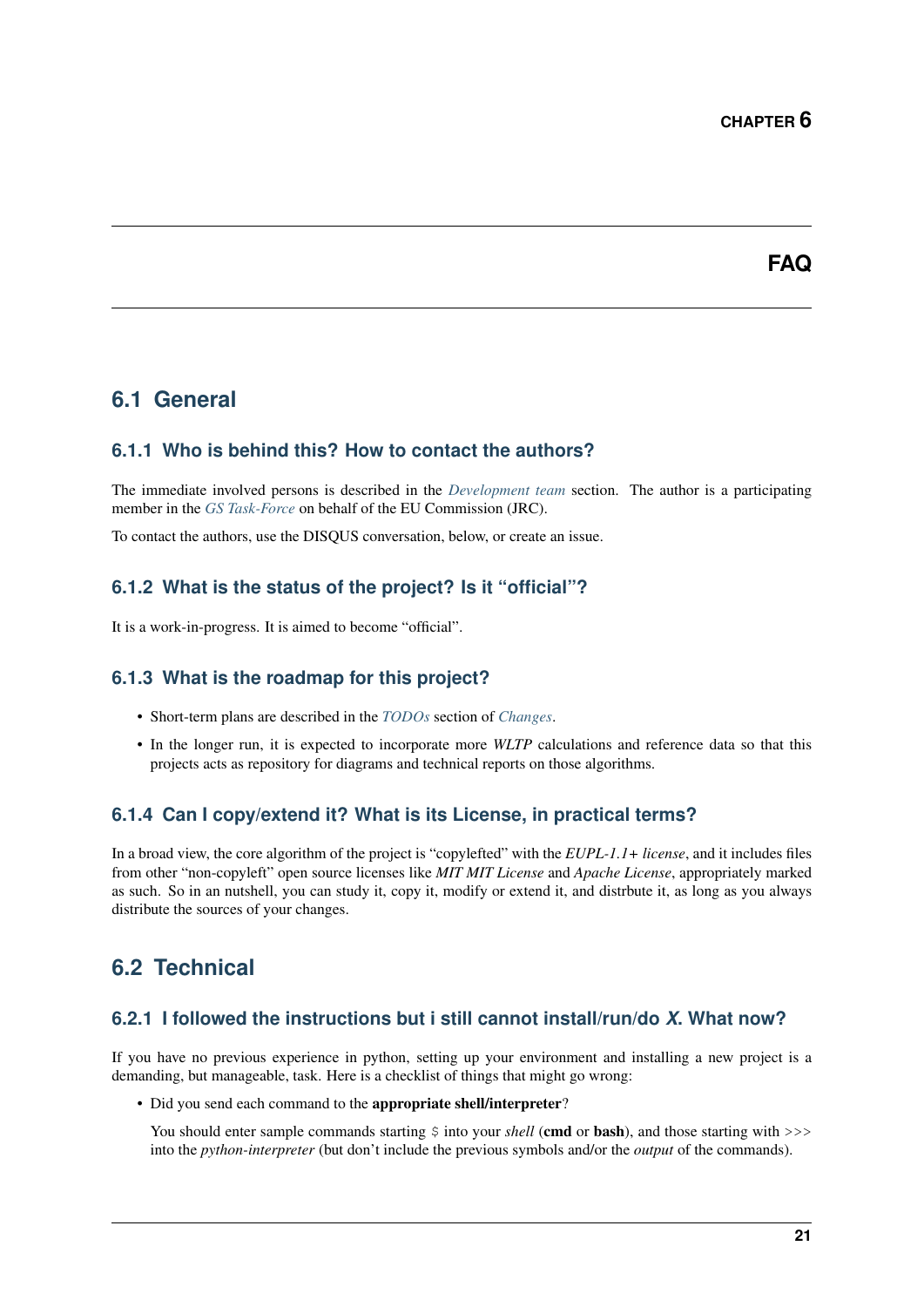#### <span id="page-25-1"></span>• Is python contained in your PATH ?

To check it, type python in your console/command-shell prompt and press [Enter]. If nothing happens, you have to inspect PATH and modify it accordingly to include your python-installation.

– Under *Windows* type path in your command-shell prompt. To change it, run regedit.exe and modify (or add if not already there) the PATH string-value inside the following *registry-setting*:

HKEY\_CURRENT\_USER\Environment\

You need to logoff and logon to see the changes.

Note that *WinPython* **does not modify your path!** if you have registed it, so you definetely have to perform the the above procedure yourself.

- Under *Unix* type echo \$PATH\$ in your console. To change it, modify your "rc' files, ie: ~/.bashrc or ~/.profile.
- Is the correct version of python running?

Certain commands such as **pip** come in 2 different versions *python-2 & 3* ( $\pi$ ip) and  $\pi$ **pip3**, respectively). Most programs report their version-infos with  $-version$ . Use  $-\text{help}$  if this does not work.

• Have you upgraded/downgraded the project into a more recent/older version?

This project is still in development, so the names of data and functions often differ from version to version. Check the *[Changes](#page-28-0)* for point that you have to be aware of when upgrading.

- Did you [search](https://github.com/ankostis/wltp/issues) whether a similar issue has already been reported?
- Did you ask google for an answer??
- If the above suggestions still do not work, feel free to open a new issue and ask for help here. Write down your platform (Windows, OS X, Linux), your exact python distribution and version, and include the *print-out of the failed command along with its error-message.*

This last step will improve the documentation and help others as well.

### **6.2.2 I do not have python / cannot install it. Is it possible to try a** *demo***?**

Create an account into [Wakari](https://wakari.io/) and post a Disqus-comment below requesting JRC's shared IPython notebook.

## <span id="page-25-0"></span>**6.3 Discussion**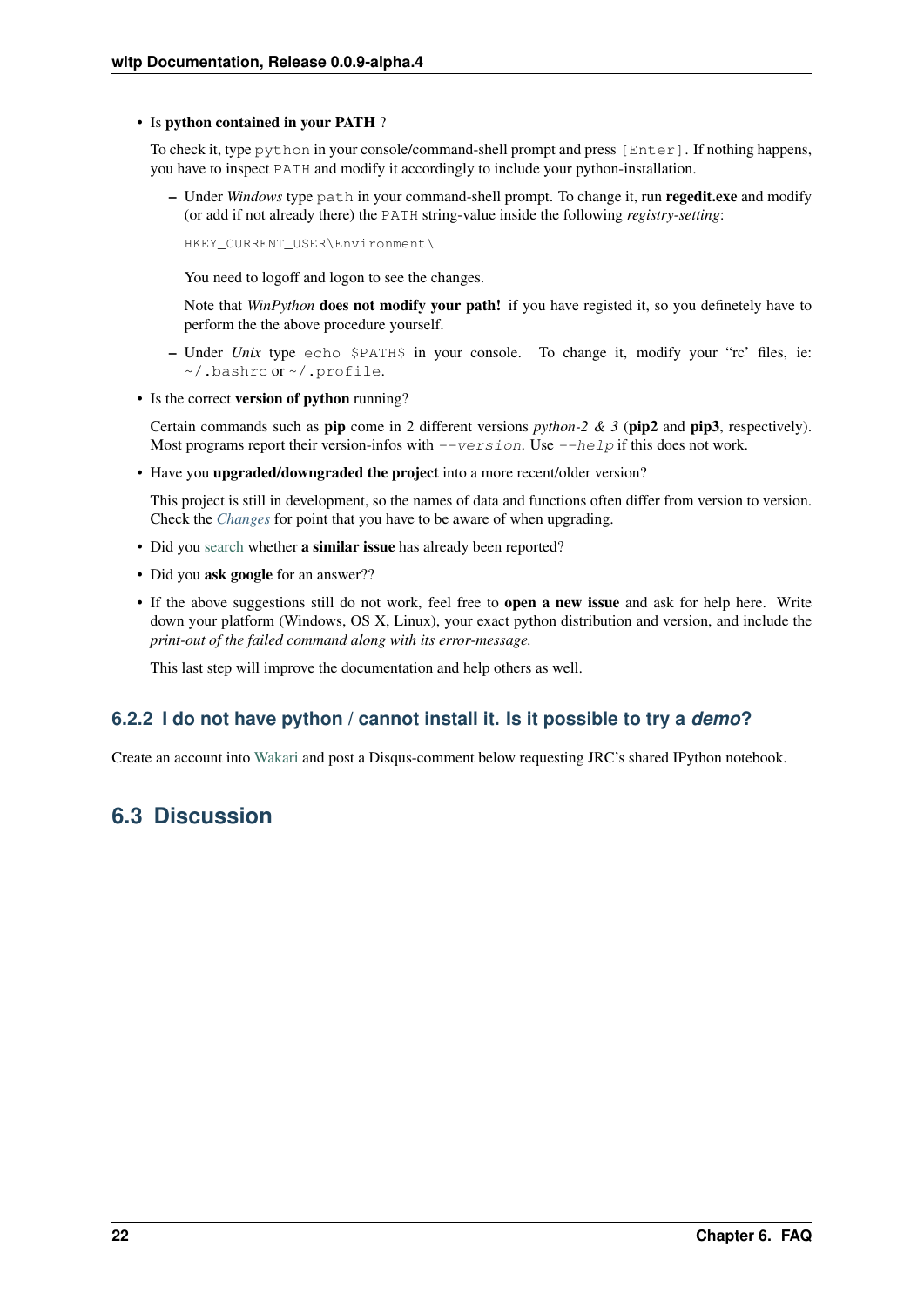### **API reference**

<span id="page-26-0"></span>The core of the simulator is composed from the following modules:

pandel model experiment idgears

Among the various tests, those running on 'sample' databases for comparing differences with existing tool are the following:

> samples\_db\_tests wltp\_db\_tests

The following scripts in the sources maybe used to preprocess various wltc data:

- devtools/preprocheinz.py
- devtools/printwltcclass.py
- devtools/csvcolumns8to2.py

### <span id="page-26-1"></span>**7.1 Module: wltp.experiment**

- <span id="page-26-2"></span>**7.2 Module: wltp.model**
- <span id="page-26-3"></span>**7.3 Module: wltp.pandel**
- <span id="page-26-4"></span>**7.4 Module: wltp.test.samples\_db\_tests**
- <span id="page-26-5"></span>**7.5 Module: wltp.test.wltp\_db\_tests**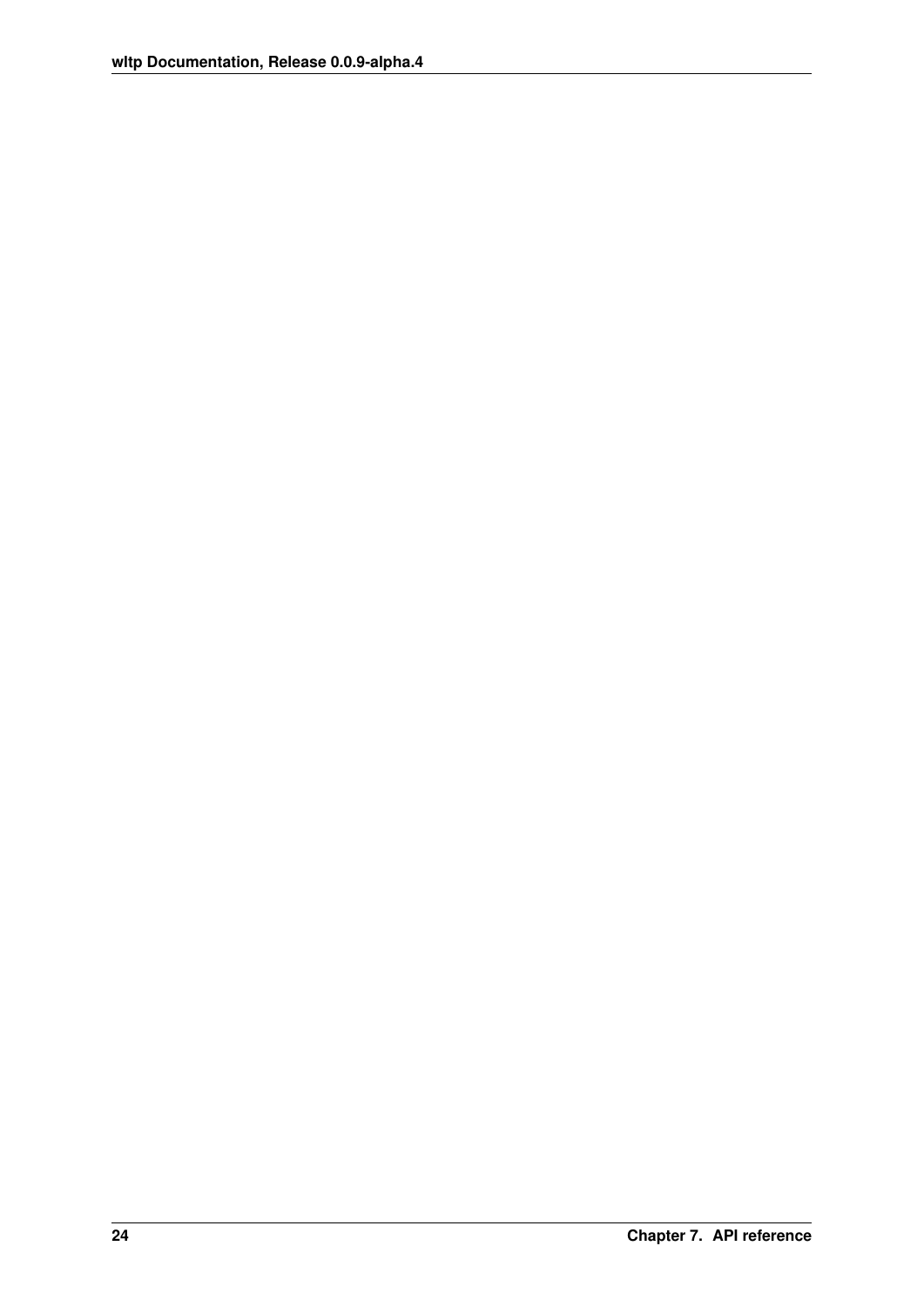## **Changes**

<span id="page-28-0"></span>

| <b>Contents</b>                                         |  |  |  |  |  |
|---------------------------------------------------------|--|--|--|--|--|
| $\bullet$ Changes                                       |  |  |  |  |  |
| - GTR version matrix                                    |  |  |  |  |  |
| - Known deficiencies                                    |  |  |  |  |  |
| - TODO <sub>s</sub>                                     |  |  |  |  |  |
| - Changelog                                             |  |  |  |  |  |
| * $v0.0.9$ -alpha.4 (XX-Jan-2015)                       |  |  |  |  |  |
| * v0.0.9-alpha.3 (1-Dec-2014)                           |  |  |  |  |  |
| • Noteworthy or <i>incompatilble</i> changes            |  |  |  |  |  |
| * v0.0.9-alpha.1 (1-Oct-2014)                           |  |  |  |  |  |
| * v0.0.8-alpha(04-Aug-2014), v0.0.8.alpha.2(1-Dec-2014) |  |  |  |  |  |
| $\ast$ v0.0.7-alpha, 31-Jul-2014: 1st <i>internal</i>   |  |  |  |  |  |
| $\star$ v0.0.6-alpha, 5-Feb-2014                        |  |  |  |  |  |
| $\star$ v0.0.5-alpha, 18-Feb-2014                       |  |  |  |  |  |
| $\star$ v0.0.4.alpha, 18-Jan-2014                       |  |  |  |  |  |
| * v0.0.3_alpha, 22-Jan-2014                             |  |  |  |  |  |
| * v0.0.2_alpha, 7-Jan-2014                              |  |  |  |  |  |
| $\star$ v0.0.1, 6-Jan-2014: Alpha release               |  |  |  |  |  |
| $\star$ v0.0.0, 11-Dec-2013: Inception stage            |  |  |  |  |  |

## <span id="page-28-1"></span>**8.1 GTR version matrix**

Given a version number MAJOR.MINOR.PATCH, the MAJOR part tracks the GTR phase implemented. The following matrix shows these correspondences:

| Release train | GTR ver                                         |
|---------------|-------------------------------------------------|
| 0.0.9         | Un-precise GTR phase-1a (diffs explained below) |
| 0.1.x         | GTR phase-1a (TODO)                             |
| 1.x.x         | GTR phase 1b [TDB]                              |

## <span id="page-28-2"></span>**8.2 Known deficiencies**

- (!) Driveability-rules not ordered as defined in the latest task-force meeting.
- (!) The driveability-rules when speeding down to a halt is broken, and human-drivers should improvise.
- (!) The n\_min\_drive is not calculated as defined in the latest task-force meeting, along with other recent updates.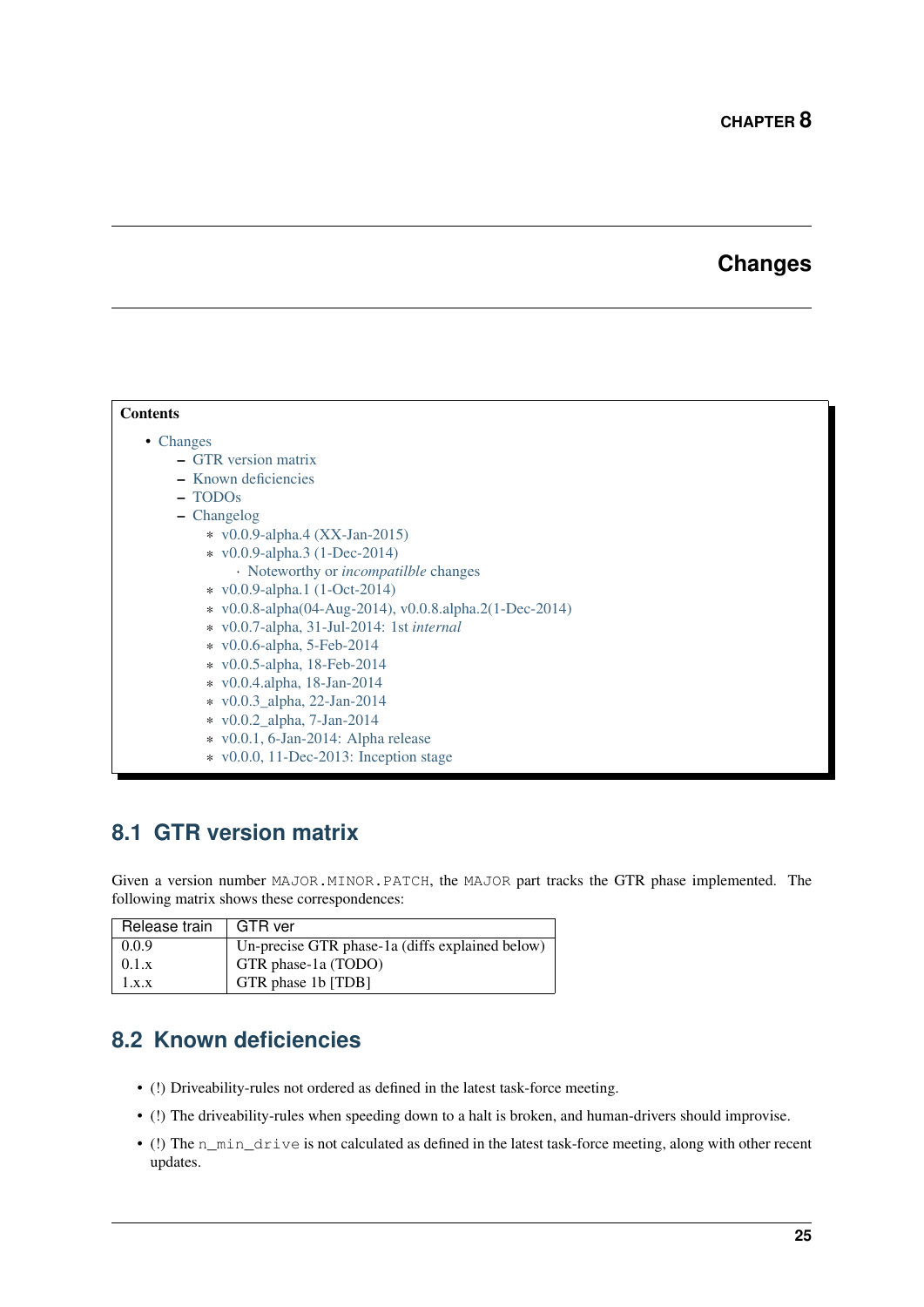- (!) The n\_max is calculated for ALL GEARS, resulting in "clipped" velocity-profiles, leading to reduced rpm's for low-powered vehicles.
- Clutching-points and therefore engine-speed are very preliminary (ie rpm when starting from stop might be < n\_idle).

## <span id="page-29-0"></span>**8.3 TODOs**

- Add cmd-line and UI front-ends.
- Automatically calculate masses from H & L vehicles, and regression-curves from categories.
- wltp\_db: Improve test-metrics with group-by classes/phases.
- model: Enhance model-preprocessing by interleaving "octapus" merging stacked-models between validation stages.
- model: finalize data-schema (renaming columns and adding name fields in major blocks).
- model/core: Accept units on all quantities.
- core: Move calculations as class-methods to provide for overriding certain parts of the algorithm.
- core: Support to provide and override arbitrary model-data, and ask for arbitrary output-ones by topologically sorting the graphs of the calculation-dependencies.
- build: Separate wltpdb tests as a separate, optional, plugin of this project (~650Mb size).

## <span id="page-29-1"></span>**8.4 Changelog**

#### <span id="page-29-2"></span>**8.4.1 v0.0.9-alpha.4 (XX-Jan-2015)**

Same algo as alpha.3 but with corrected engine-speed for idle. It is used for reports and simulation run by JRC to build the CO<sub>2</sub>MPAS model, but still not driveable due to downshifting to 1st-gear when stopping to standstill.

- core, model: Possible to define different n\_min\_drive & f\_safety\_margins per gear.
- core: Add function to identify gear-ratios from experimental engine-runs.
- excel, tests: Add ExcelRunner TCs.

#### <span id="page-29-3"></span>**8.4.2 v0.0.9-alpha.3 (1-Dec-2014)**

This is practically the 1st public releases, reworked in many parts, much better documented, continuously tested and build using TravisCI, with on-the-fly generated diagrams as metrics, BUT the arithmetic results produced are still identical to v0.0.7, so that the test-cases and metrics still describe that version, for future comparison.

- Use CONDA for running on TravisCI.
- Improve ExcelRunner.
- docs and metrics improvements.
- ui: Added Excel frontend.
- ui: Added desktop-UI proof-of-concept (wltp.tkui).
- metrics: Add diagrams auto-generated from test-metrics into generated site (at "Getting Involved" section).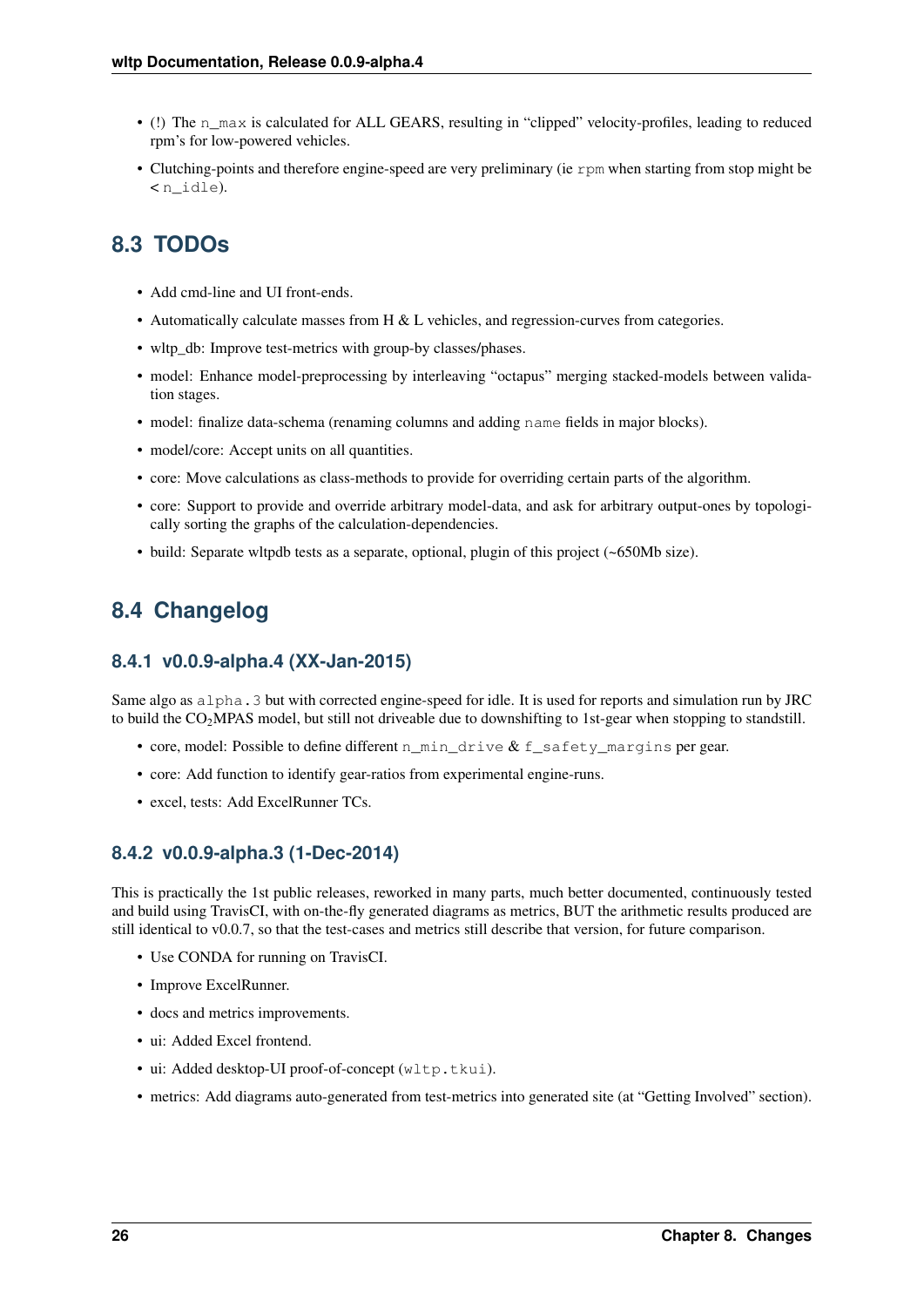#### <span id="page-30-0"></span>**Noteworthy or** *incompatilble* **changes**

- Code:
- package wltc –> wltp
- class Experiment –> Processor
- Model changes:
	- /vehicle/mass –> (test\_mass and unladen\_mass)
	- $-$  /cycle run: If present, (some of) its columns override the calculation.
- Added Excel front-end.
- Added *Metrics* section in documents whith on-the-fly generated diagrams comparing and tracking the behavior of the algorithm.
- Now the Eclipse's PyDev-project files are included only as templates; copy them and remove the  $eclipse$ prefix before importing project into Eclipse/Liclipse.

#### <span id="page-30-1"></span>**8.4.3 v0.0.9-alpha.1 (1-Oct-2014)**

- Backported also to Python-2.7.
- model, core: Discriminate between *[Test mass](#page-34-8)* from *[Unladen mass](#page-34-9)* (optionally auto-calced by driver mass =  $75(kg)$ ).
- model, core: Calculate default resistance-coefficients from a regression-curve (the one found in Heinz-db).
- model, core: Possible to overide WLTP-Class, Target-V & Slope, Gears if present in the cycle\_run table.
- model: Add NEDC cycle data, for facilitating comparisons.
- tests: Include sample-vehicles along with the distribution.
- tests: Speed-up tests by caching files to read and compare.
- docs: Considerable improvements, validate code in comments and docs with *doctest*.
- docs: Provide a http-link to the list of IPython front-ends in the project's wiki.
- build: Use TravisCI as integration server, Coveralls.io as test-coverage service-providers.
- build: Stopped .EXE distribution; need a proper python environment.

#### <span id="page-30-2"></span>**8.4.4 v0.0.8-alpha(04-Aug-2014), v0.0.8.alpha.2(1-Dec-2014)**

• Documentation fixes.

#### <span id="page-30-3"></span>**8.4.5 v0.0.7-alpha, 31-Jul-2014: 1st** *internal*

Although it has already been used in various exercises internally in JRC, it never graduated out of *Alpha* state.

- Rename project to 'wltp'.
- Switch license from AGPL –> EUPL (the same license assumed *retrospectively* for older version)
- Add wltp\_db files.
- Unify instances & schemas in model.py.
- Possible to Build as standalone exe using cx\_freeze.
- Preparations for PyPI/github distribution.
	- Rename project to "wltp".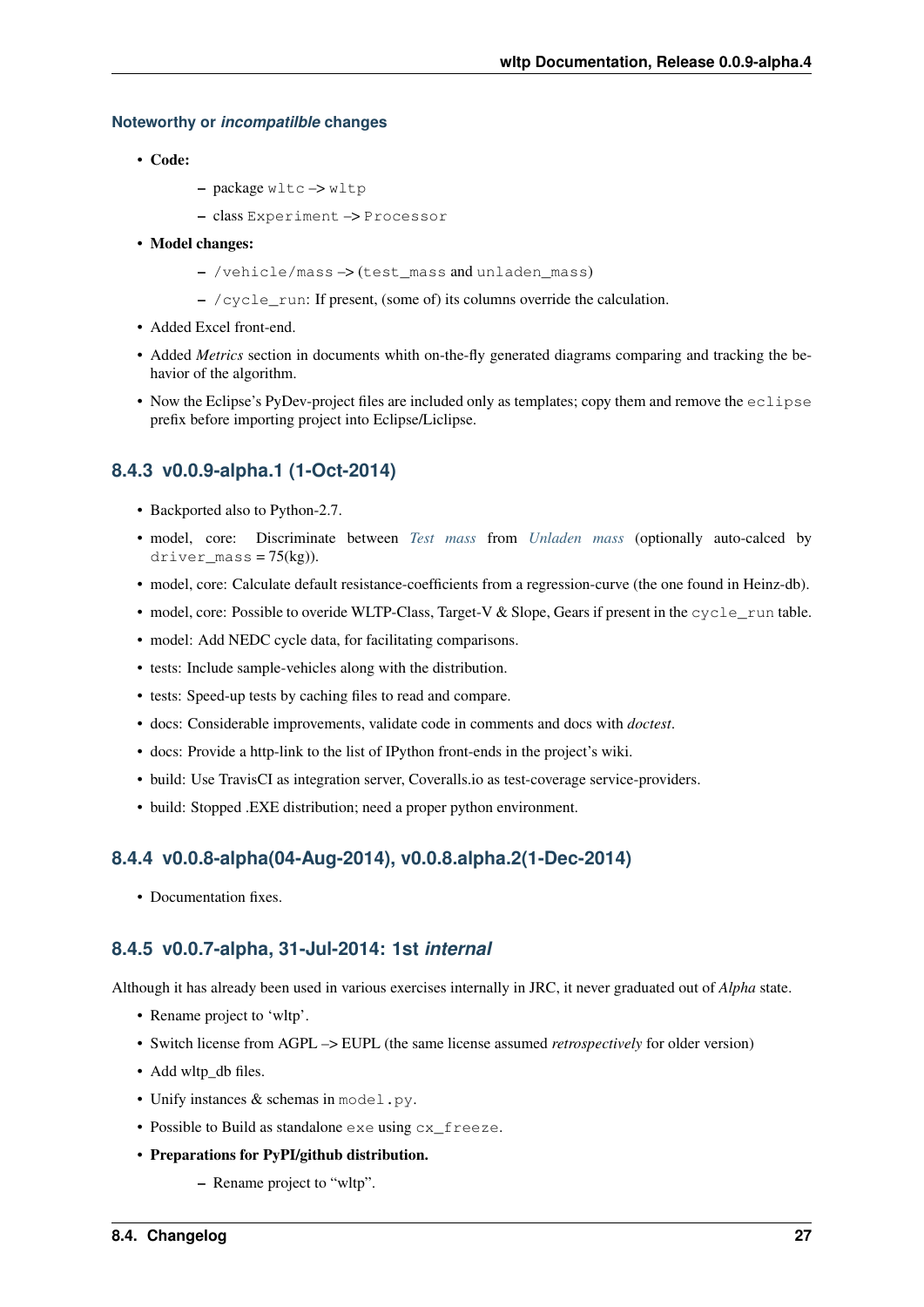- Prepare Sphinx documentation for [http://readthedocs.org.](http://readthedocs.org)
- Update setup.py
- Update project-coordinates (authors, etc)

#### <span id="page-31-0"></span>**8.4.6 v0.0.6-alpha, 5-Feb-2014**

- Make it build as standalone exe using cx\_freeze.
- Possible to transplant base-gears and then apply on them driveability-rules.
- Embed Model –> Experiment to simplify client-code.
- Changes in the data-schema for facilitating conditional runs.
- More reverse-engineered comparisons with heinz's data.

#### <span id="page-31-1"></span>**8.4.7 v0.0.5-alpha, 18-Feb-2014**

- Many driveability-improvements found by trial-n-error comparing with Heinz's.
- Changes in the data-schema for facilitating storing of tabular-data.
- Use Euro6 polynomial full\_load\_curve from Fontaras.
- Smooth-away INALID-GEARS.
- Make the plottings of comparisons of sample-vehicle with Heinz'results interactively report driveabilityrules.
- Also report GEARS\_ORIG, RPM\_NORM, P\_AVAIL, RPM, GEARS\_ORIG, RPM\_NORM results.

#### <span id="page-31-2"></span>**8.4.8 v0.0.4.alpha, 18-Jan-2014**

- Starting to compare with Heinz's data FOUND DISCREPANCIES IMPLTYING ERROR IN BASE CALCS.
- Test-enhancements and code for comparing with older runs to track algo behavior.
- Calc 'V\_real'.
- Also report RPMS, P\_REQ, DIRVEABILITY results.
- Make v\_max optionally calculated from max\_gear / gear\_ratios.
- BUGFIX: in P\_AVAIL 100% percents were mixed [0, 1] ratios!
- BUGFIX: make goodVehicle a function to avoid mutation side-effects.
- BUGFIX: add forgotten division on p\_required Accel/3.6.
- BUGFIX: velocity-profile mistakenly rounded to integers!
- BUGFIX: v\_max calculation based on n\_rated (not 1.2  $*$  n\_rated).
- FIXME: get default load curve floats from Heinz-db.
- FIXME: what to to with INVALID-GEARS?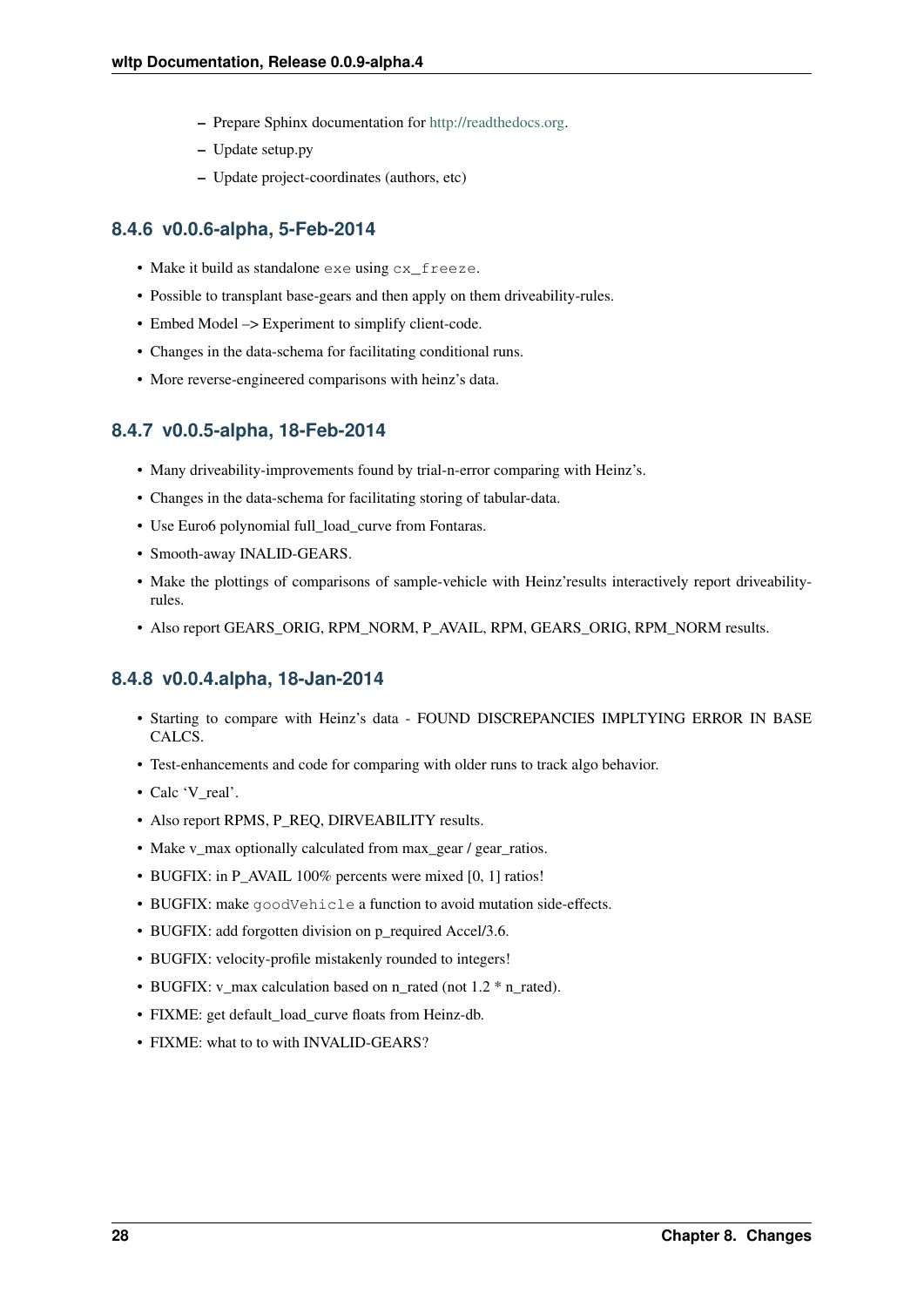#### <span id="page-32-0"></span>**8.4.9 v0.0.3\_alpha, 22-Jan-2014**

#### • -Driveability rules not-implemented:

- missing some conditions for rule-f.
- no test-cases.
- No velocity\_real.
- No preparation calculations (eg. vehicle test-mass).
- Still unchecked for correctness of results.

#### • -Pending Experiment tasks:

- FIXME: Apply rule(e) also for any initial/final gear (not just for i-1).
- FIXME: move V–0 into own gear.
- FIXME: move V–0 into own gear.
- FIXME: NOVATIVE rule: "Clutching gear-2 only when Decelerating.".
- FIXME: What to do if no gear foudn for the combination of Power/Revs??
- NOTE: "interpratation" of specs for Gear-2
- NOTE: Rule(A) not needed inside x2 loop.
- NOTE: rule(b2): Applying it only on non-flats may leave gear for less than 3sec!
- NOTE: Rule(c) should be the last rule to run, outside x2 loop.
- NOTE: Rule(f): What if extra conditions unsatisfied? Allow shifting for 1 sec only??
- TODO: Construct a matrix of n\_min\_drive for all gears, including exceptions for gears 1 & 2.
- TODO: Prepend row for idle-gear in N\_GEARS
- TODO: Rule(f) implement further constraints.
- TODO: Simplify V\_real calc by avoiding multiply all.

#### <span id="page-32-1"></span>**8.4.10 v0.0.2\_alpha, 7-Jan-2014**

• -Still unchecked for correctness of results.

#### <span id="page-32-2"></span>**8.4.11 v0.0.1, 6-Jan-2014: Alpha release**

- -Unchecked for correctness.
- Runs OK.
- Project with python-packages and test-cases.
- Tidied code.
- Selects appropriate classes.
- Detects and applies downscale.
- Interpreted and implemented the nonsensical specs concerning n\_min engine-revolutions for gear-2 (Annex 2-3.2, p71).
- -Not implemented yet driveability rules.
- -Does not output real\_velocity yet inly gears.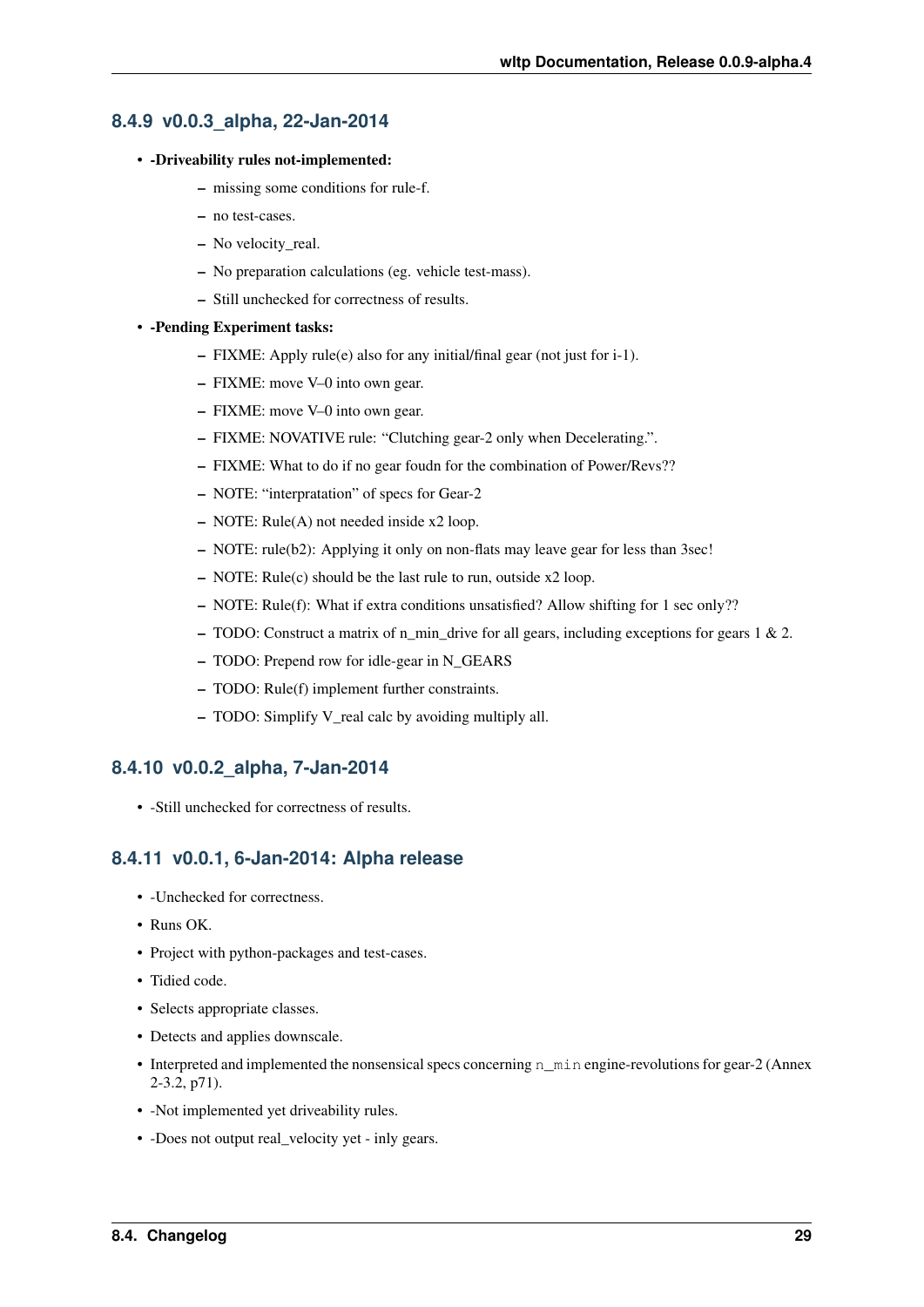### <span id="page-33-0"></span>**8.4.12 v0.0.0, 11-Dec-2013: Inception stage**

• Mostly setup.py work, README and help.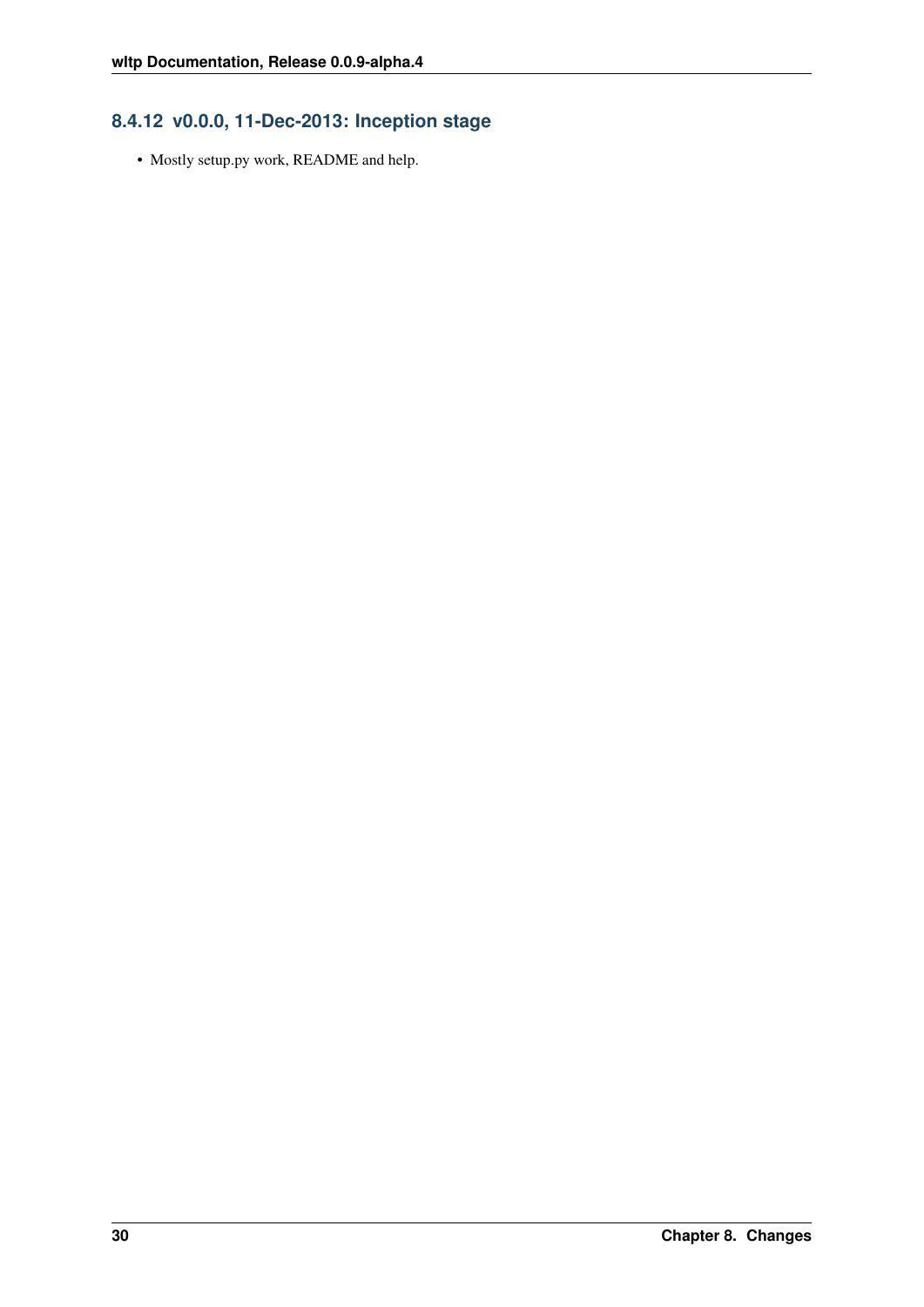### **Indices**

#### <span id="page-34-11"></span><span id="page-34-1"></span><span id="page-34-0"></span>**9.1 Glossary**

- <span id="page-34-2"></span>WLTP The [Worldwide harmonised Light duty vehicles Test Procedure,](https://www2.unece.org/wiki/pages/viewpage.action?pageId=2523179) a *[GRPE](#page-34-10)* informal working group
- <span id="page-34-3"></span>UNECE The United Nations Economic Commission for Europe, which has assumed the steering role on the *[WLTP](#page-34-2)*.
- <span id="page-34-10"></span>GRPE *[UNECE](#page-34-3)* Working party on Pollution and Energy - Transport Programme
- <span id="page-34-7"></span>GS Task-Force The Gear-shift Task-force of the *[GRPE](#page-34-10)*. It is the team of automotive experts drafting the gearshifting strategy for vehicles running the *[WLTP](#page-34-2)* cycles.
- <span id="page-34-4"></span>WLTC The family of pre-defined *driving-cycles* corresponding to vehicles with different PMR (Power to Mass Ratio). Classes 1,2, 3a & 3b are split in 2, 4, 4 and 4 *parts* respectively.
- <span id="page-34-9"></span>Unladen mass *UM* or *Curb weight*, the weight of the vehicle in running order minus the mass of the driver.
- <span id="page-34-8"></span>Test mass *TM*, the representative weight of the vehicle used as input for the calculations of the simulation, derived by interpolating between high and low values for the  $CO<sub>2</sub>$ -family of the vehicle.
- Downscaling Reduction of the top-velocity of the original drive trace to be followed, to ensure that the vehicle is not driven in an unduly high proportion of "full throttle".
- <span id="page-34-5"></span>pandas-model The *container* of data that the gear-shift calculator consumes and produces. It is implemented by wltp.pandel.Pandel as a mergeable stack of *[JSON-schema](#page-34-6)* abiding trees of strings and numbers, formed with sequences, dictionaries, [pandas](http://pandas.pydata.org/pandas-docs/dev/index.html#module-pandas)-instances and URI-references.
- <span id="page-34-6"></span>JSON-schema The [JSON schema](http://json-schema.org/) is an [IETF draft](http://tools.ietf.org/html/draft-zyp-json-schema-03) that provides a *contract* for what JSON-data is required for a given application and how to interact with it. JSON Schema is intended to define validation, documentation, hyperlink navigation, and interaction control of JSON data. You can learn more about it from this [excellent](http://spacetelescope.github.io/understanding-json-schema/) [guide,](http://spacetelescope.github.io/understanding-json-schema/) and experiment with this [on-line validator.](http://www.jsonschema.net/)
- JSON-pointer JSON Pointer([RFC 6901](http://tools.ietf.org/html/rfc6901.html)) defines a string syntax for identifying a specific value within a JavaScript Object Notation (JSON) document. It aims to serve the same purpose as *XPath* from the XML world, but it is much simpler.

#### **9.1.1** *Index*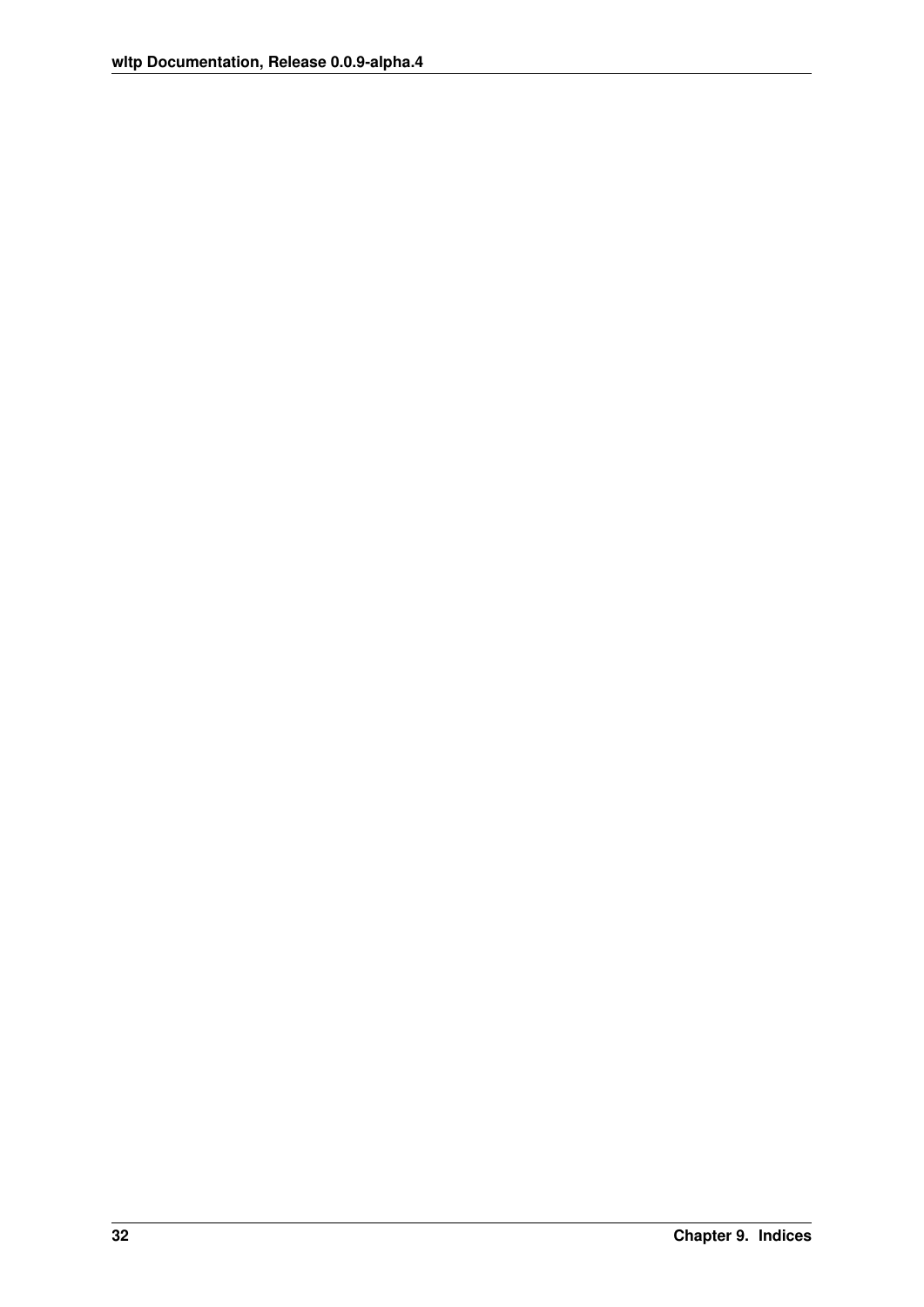### **Glossary**

- <span id="page-36-1"></span><span id="page-36-0"></span>WLTP The [Worldwide harmonised Light duty vehicles Test Procedure,](https://www2.unece.org/wiki/pages/viewpage.action?pageId=2523179) a *[GRPE](#page-34-10)* informal working group
- UNECE The United Nations Economic Commission for Europe, which has assumed the steering role on the *[WLTP](#page-34-2)*.
- GRPE *[UNECE](#page-34-3)* Working party on Pollution and Energy Transport Programme
- GS Task-Force The Gear-shift Task-force of the *[GRPE](#page-34-10)*. It is the team of automotive experts drafting the gearshifting strategy for vehicles running the *[WLTP](#page-34-2)* cycles.
- WLTC The family of pre-defined *driving-cycles* corresponding to vehicles with different PMR. Classes 1,2, 3a & 3b are split in 2, 4, 4 and 4 *parts* respectively.
- Unladen mass *UM* or *Curb weight*, the weight of the vehicle in running order minus the mass of the driver.
- Test mass *TM*, the representative weight of the vehicle used as input for the calculations of the simulation, derived by interpolating between high and low values for the  $CO_2$ -family of the vehicle.
- Downscaling Reduction of the top-velocity of the original drive trace to be followed, to ensure that the vehicle is not driven in an unduly high proportion of "full throttle".
- pandas-model The *container* of data that the gear-shift calculator consumes and produces. It is implemented by wltp.pandel.Pandel as a mergeable stack of *[JSON-schema](#page-34-6)* abiding trees of strings and numbers, formed with sequences, dictionaries, [pandas](http://pandas.pydata.org/pandas-docs/dev/index.html#module-pandas)-instances and URI-references.
- JSON-schema The [JSON schema](http://json-schema.org/) is an [IETF draft](http://tools.ietf.org/html/draft-zyp-json-schema-03) that provides a *contract* for what JSON-data is required for a given application and how to interact with it. JSON Schema is intended to define validation, documentation, hyperlink navigation, and interaction control of JSON data. You can learn more about it from this [excellent](http://spacetelescope.github.io/understanding-json-schema/) [guide,](http://spacetelescope.github.io/understanding-json-schema/) and experiment with this [on-line validator.](http://www.jsonschema.net/)
- JSON-pointer JSON Pointer([RFC 6901](http://tools.ietf.org/html/rfc6901.html)) defines a string syntax for identifying a specific value within a JavaScript Object Notation (JSON) document. It aims to serve the same purpose as *XPath* from the XML world, but it is much simpler.